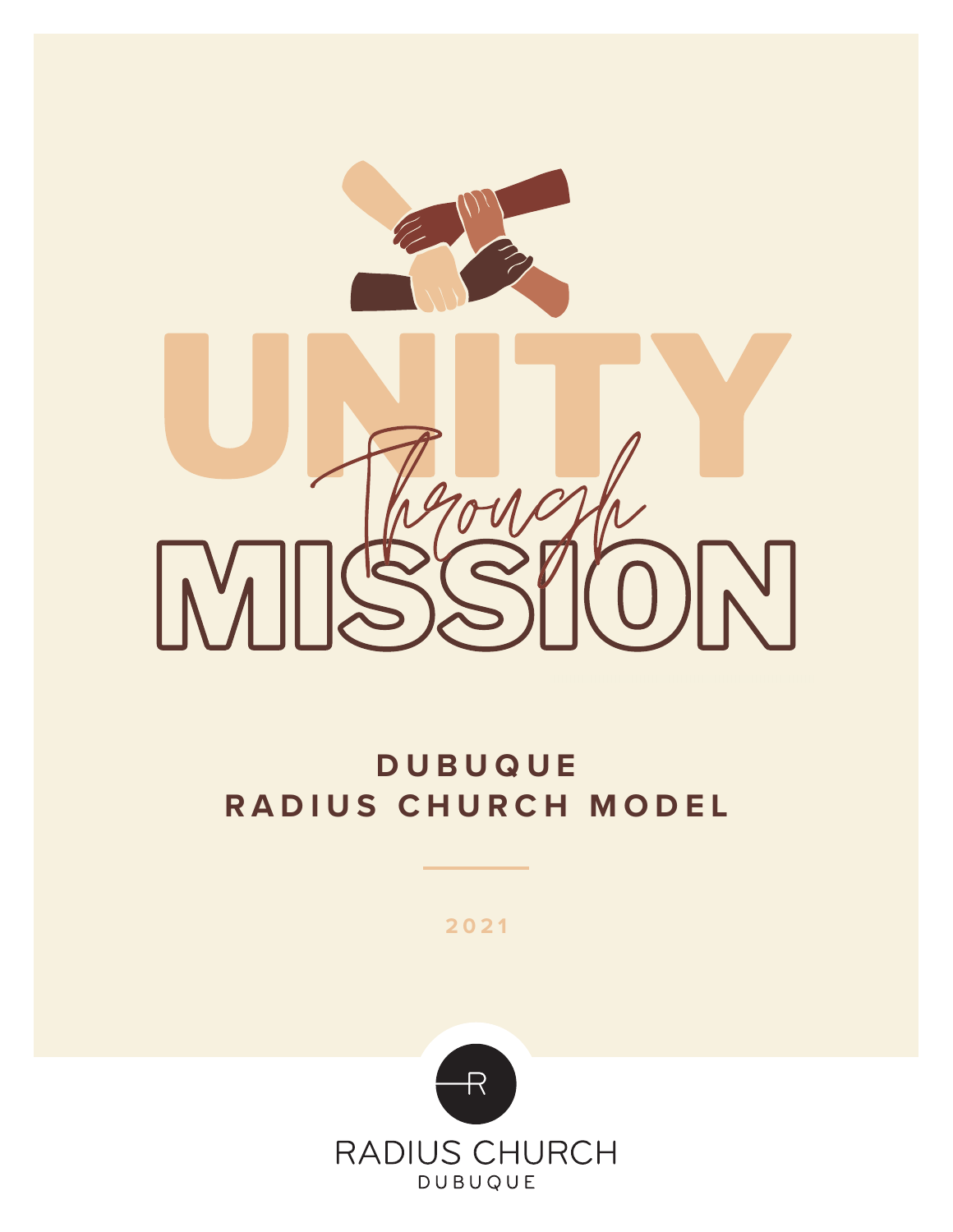## **DUBUQUE RADIUS CHURCH**

1600 White St. Dubuque, Iowa 52001 563-845-7591 **radiuschurchdbq.org**

**CONTENTS** 

#### **HISTORY**

**3** Impacting Youth, Strengthening Families, Building Community

#### **MISSION AND MODEL**

- **4** Radius Church Vision and Mission
- **4–5** Our Operating Model
- **5–6** Expository Preaching
	- **6** Life Groups

#### **DISCIPLESHIP**

- **7** Discipleship
- **7–8** Our Model: Holistic Disciple Making

#### **LEADERSHIP**

- **9** Leadership
- **9–10** Biblical Requirements (Traits) of Servant Leaders
- **10–11** 6 Ethical Categories That Relate to Ministerial Leadership

#### **MEMBERSHIP**

- **12** Christian and Church Membership
- **13–17** Dubuque Radius Church Ministries and Roles

#### **STATEMENT OF FAITH**

**18** Radius Church Dubuque Statement of Faith

#### **CORE BIBLE DOCTRINES AND TOPICS**

- **19** Core Bible Doctrines
- **20** Topics
- **21–22** Old Testament Books
	- **23** New Testament Books

## **RESOURCES AND SOURCES**

**24** Resources and Sources

© 2021 Dubuque Radius Church. All Rights Reserved. All material in this manual was researched and developed by Dubuque Radius Church. No part of this handbook may be reproduced or used in any manner without written permission of Dubuque Radius Church, except for the use of quotations in a book review.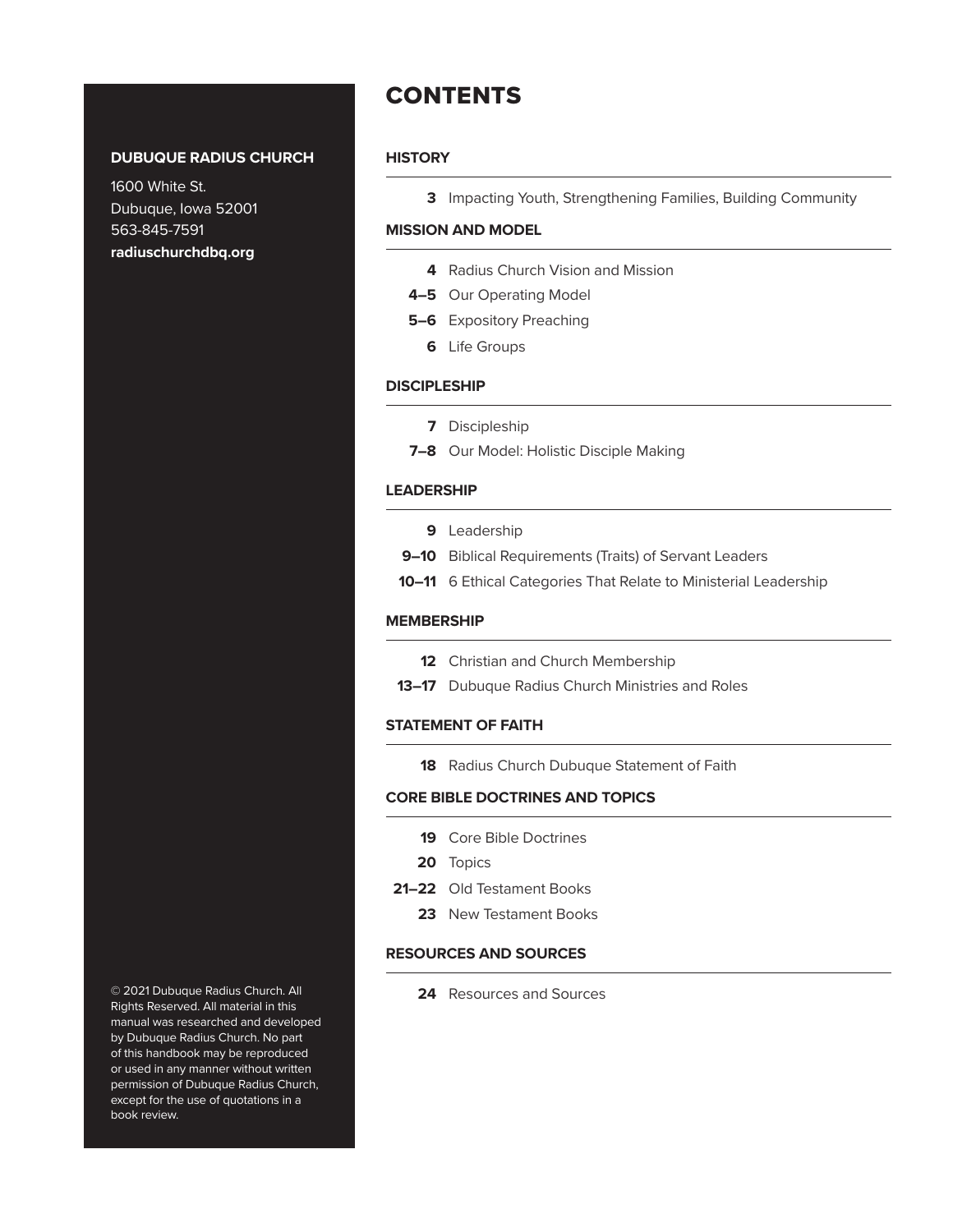### **HISTORY**

## IMPACTING YOUTH, STRENGTHENING FAMILIES, BUILDING COMMUNITY

Dubuque Radius Church and the Dubuque Dream Center were formally established on July 23rd, 2013, and officially opened the doors for services and programs on September 22nd. Conceived by Robert Kimble, John Reeves of South Carolina, Jay Schiesl of Dubuque, Iowa, and a partnership with Galena Bible Church, Radius Church and the Dubuque Dream Center was founded to help strengthen the community in the downtown area of Dubuque, Iowa.

Robert Kimble, Pastor of Radius Church and Executive Director of the Dream Center, has been a resident of Dubuque Iowa since 1989. Robert graduated from Emmaus Bible College with a Degree in Biblical Studies in 1999. Following graduation Robert joined AmeriCorps Vista and served as Youth Coordinator in East Dubuque, Illinois, from 2000–2002. Robert was hired at the Dubuque Community Y as the Teen Outreach Coordinator from 2001–2004 and has had tiles and responsibilities as Youth, Sports and Family Director at the Dubuque Community Y from 2004–2013. Robert also served the Dubuque Community as girl's high school and varsity basketball coach at Dubuque Senior High School from 2005–2013.

Inspired by his faith-based education and passion for youth and families, Robert has a heart for the underserved and at-risk as well as a passion to build on Dr. Martin Luther King's dream to unify and build community.

Robert is utilizing his background in faith education and biblical exposition as well as his background in youth and family program development to establish a Bible Teaching Church in downtown Dubuque (Radius Church) and a Community Center that provides successful program models to impact lives (Dubuque Dream Center).

The Dubuque Dream Center is an Outreach Community Center committed to mobilizing youth and families to build on Dr. King's Dream of transforming communities by embracing, empowering, and unifying those who live there. We strive to inspire vision and purpose through Impacting Youth, Strengthening Families, and Building Community.

The Dream Center long-term vision includes holistic initiatives to benefit the entire community. However, for our first first 5-7 years the Dubuque Dream Center will initiate our vision to Impact Youth.

Our essential youth impact structure will include Academic Initiatives, After-School Programming, and Career Assessments, goal setting, and accomplishments.

The Dream Center is not a drop-in facility. The Center will provide structured programs and activities where youth and teens build relationships with caring adults, have a safe place to belong, and participate in value driven programs and activities.

All programs and activities offered at the Dream Center will have volunteer or staff leaders that have committed to our In Your Life Mentoring philosophy.

In Your Life Mentoring is our strategy to impact lives through genuine relationships with youth and their families. Relationships are built through the activities and programs offered. On the foundation of genuine relationships, our goal is to instill character through the gospel of Jesus Christ, provide academic support, and wise provision for overall health and well-being.

By providing these high-quality support systems and making them accessible and affordable for low-income families, the Dream Center envisions impacting lives that will not only lead to a safer community, but a sense of community as well.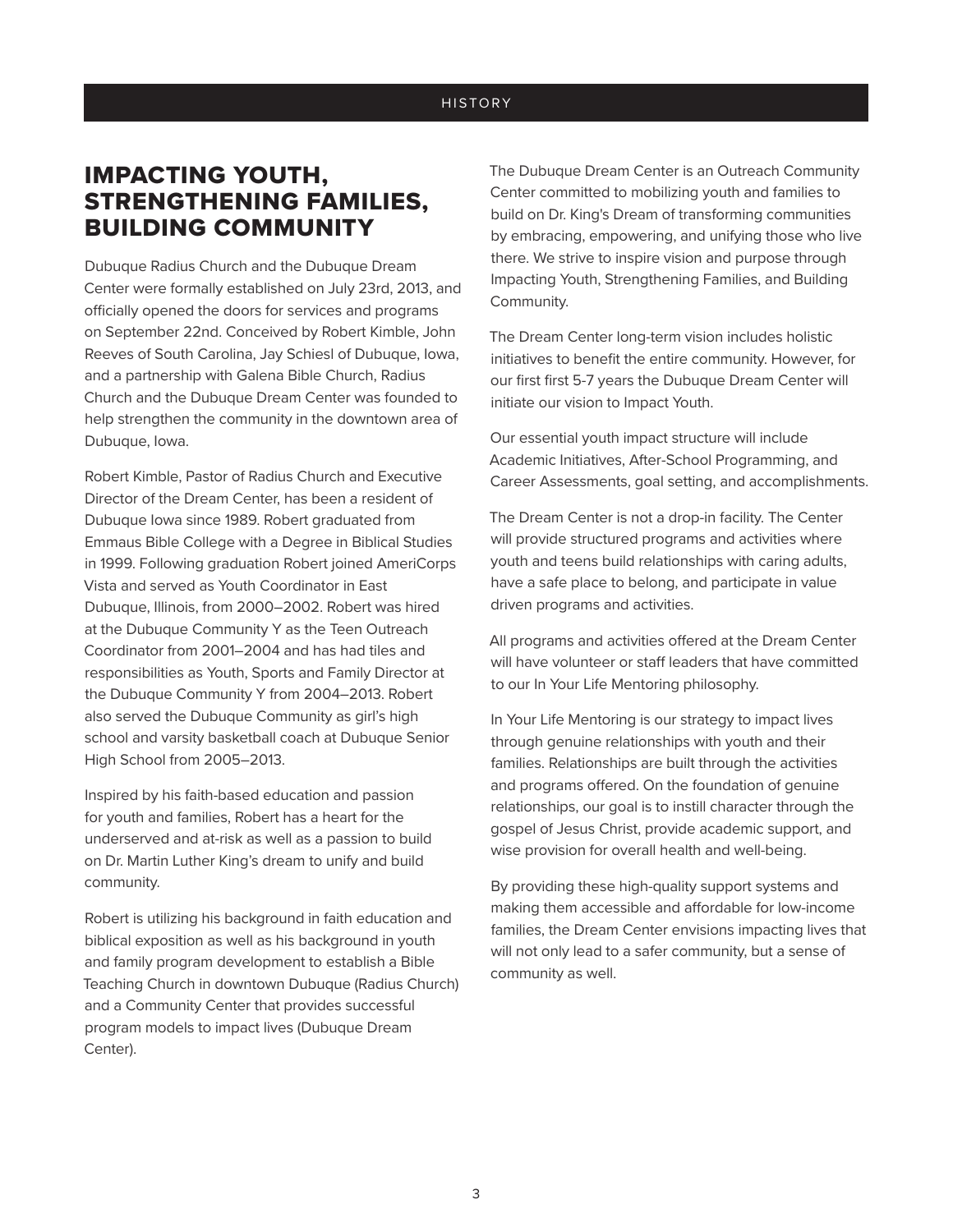## RADIUS CHURCH VISION AND MISSION

#### **VISION STATEMENT**

Building Christ Centered Community in Downtown Dubuque

#### **MISSION STATEMENT**

The Radius Church Dubuque mission is to strengthen families and build community in the downtown area of Dubuque through the Gospel and Making Disciples of Jesus Christ (Matthew 28:19-20).

Radius Church mission and core values also include modeling racial and social-economic diversity and unity in a community and cultural climate divided across these lines, where many experience a lack of community or do not experience a sense of community.

#### **DUBUQUE DREAM CENTER**

The **Dubuque Dream Center** is a ministry of Radius Church that essentially serves as a strategy to accomplish the mission of the Church. The Dream Center is an Outreach Community Center that connects and provides the church with opportunities to serve and build relationships with youth and families in the downtown community outside the walls of a traditional church setting.

Our goals is to reach families through the Dream Center services as a witness for Jesus and invite them to Sunday Services, Community Events, or Radius Church Life Groups.

Dubuque Dream Center Staff are designed to be Radius Church Leaders. D.D.C. staff have the dual purpose of being a Witness for Christ (Acts 1:8), through D.D.C. ministries and "make disciples' (Matthew 28:19-20) of the youth and families the Lord leads through the D.D.C.

*(See Ultimate Church Structure)* 

## OUR OPERATING MODEL

#### **TRAINING AND INFLUENCE**

- Emmaus Bible College
- Urban Alternative, Expository Preaching and Ministry Philosophy, Dr. Tony Evans
- Galena Bible, Expository Preaching & Local Church Internship
- KAP (Kingdom Agenda Pastors) Church Planting Training Workshops, Dr. Tony Evans
- Adopt-A-School Initiative, Community Outreach Ministry Model, Dr. Tony Evans
- Leadership Training Center, Dr. Tony Evans
- Biblical Eldership, Alexander Strauch
- Church Planting Tool Kit, Robert E. Logan
- Start Church Ultimate Church Structure
- Radius Church, South Carolina, Church Planting Internship, John Reeves
- United by Faith: The Multiracial Congregation: Michael Emerson
- Grand Canyon University, Urban Ministry

#### **Who we are:**

Dubuque Radius Church

#### **What we do — VALUE:**

Make Disciples (Matthew 28:19-20)

*The Oxford Encyclopedia of the Bible and Ethics*  description of the Biblical term discipleship: mathētēs in the New Testament as deriving from manathanō, the verb for "teach" and states that the term applies principally to student-followers of a teacher.

The Encyclopedia highlights that the Greeks utilized this philosophy to develop a system to influence the whole Greco-Roman world. This process was called Hellenization, in which people who were not Greek began to adopt Greek thinking, language, and culture. That was all part of the concept of discipleship. The Encyclopedia notes that, once the Christian tradition exalted the unique role of Jesus as teacher (Matt 23:8), the term began to focus on the tenor of Christians' ethic of following Jesus.<sup>1</sup>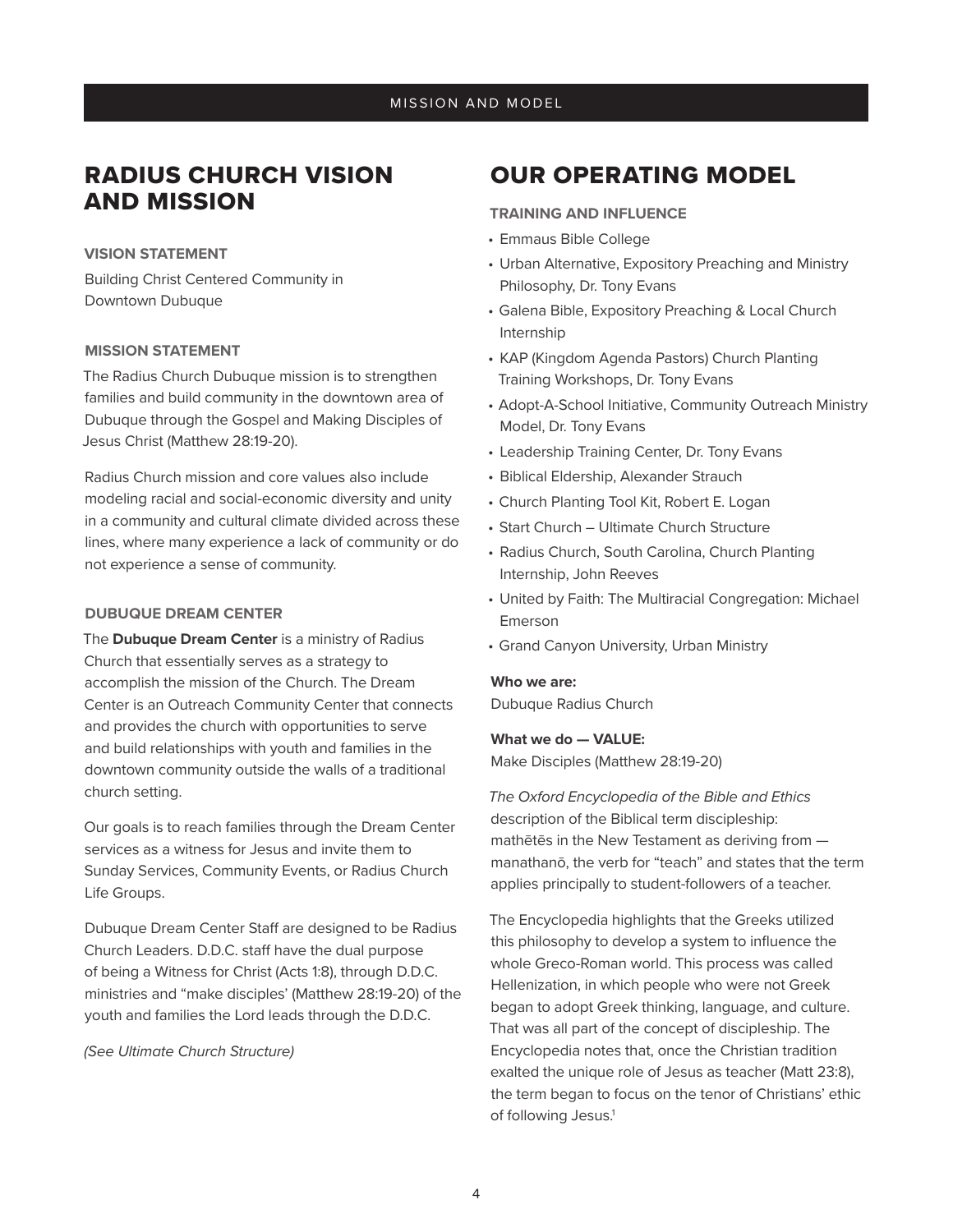Jesus often utilized present day concepts to help teach Spiritual truth and instructions. Jesus, utilizing the Greek concept, that would have been familiar to His followers, established the strategy He desired his followers to imitate to transform the world. The discipleship strategy of the Greek philosophy during the era of the times in which Jesus and His disciples lived was an organized, systematic, and intentional strategy. This give us some idea of what our Lord had in mind when telling His followers to "make disciples," giving them a system to model in order to spread His influence.

Biblical Discipleship is a system of mentoring, through modeling, teaching, and personal relationship building, using the example of Jesus Christ revealed in the Bible. Our goal is influence others towards maturity as Christians (Colossians 1:28).

Our Model for "Making Disciples" is to incorporate disciple making as part of all aspects of our local church and community outreach structure. Aspects of discipleship takes place in all ministry areas and process of growth of an individual who commits their life to Jesus Christ.

## **GEOGRAPHICAL OUTREACH AREA: DOWNTOWN DUBUQUE**

Our primary focus and target area To Be Witnesses (Acts 1:8) and Make Disciples (Matthew 28:19-20), is in the North end and Downtown areas of Dubuque, Iowa. We do not limit our outreach and impact of people to these areas only, however. We encourage and support all who the Lord leads to Radius Church, to allow the Lord to guide them in who is reached in their Radius.

#### **URBAN STYLE WORSHIP**

Radius Church seeks to continue "Discipleship" intentionally through leading the congregation in Worship Songs, that are in line with what the Bible teaches and reinforce the message from the pastor or Bible Teacher.

The primary style of Worship Music at Dubuque Radius Church is from the African American Urban Tradition and Modern songs. Songs chosen can also be well known CCM (Contemporary Christian Music) songs that are lead in an urban style.

## EXPOSITORY PREACHING

Dubuque Radius Church seeks to model, practice, and improve on an Expository method of teaching and preaching from the Bible. While there will be times when Dubuque Radius will focus on topics relevant to the culture we live in and the people we service, our primary methods to continue our goal of "making disciples" will be through Expository Preaching and Teaching. See below for more information and a definition on Expository Preaching:

Expository preaching involves the exposition, or comprehensive explanation, of the Scripture; that is, expository preaching presents the meaning and intent of a biblical text, providing commentary and examples to make the passage clear and understandable. The word exposition is related to the word expose—the expository preacher's goal is simply to expose the meaning of the Bible, verse by verse.

As a method, expository preaching differs from topical preaching and textual preaching. To prepare a topical sermon, the preacher starts with a topic and then finds a passage in the Bible that addresses that topic. For example, for the chosen topic of "Laziness," the preacher might refer to Proverbs 15:19 and 18:9 and touch on Romans 12:11 and 2 Thessalonians 3:10. None of the passages is studied in depth; instead, each is used to support the theme of laziness.<sup>2</sup>

## **9 MARKS OF A HEALTHY CHURCH EXPLANATION OF EXPOSITORY PREACHING/TEACHING**

#### **What is it?**

An expositional sermon takes the main point of a passage of Scripture, makes it the main point of the sermon, and applies it to life today.

#### **Where is it in the Bible?**

• According to Scripture, God accomplishes what he wants to accomplish through speaking (see Gen. 1:3, Isa. 55:10-11, Acts 12:24). This means that if preachers want their sermons to be filled with God's power, they must preach what God says.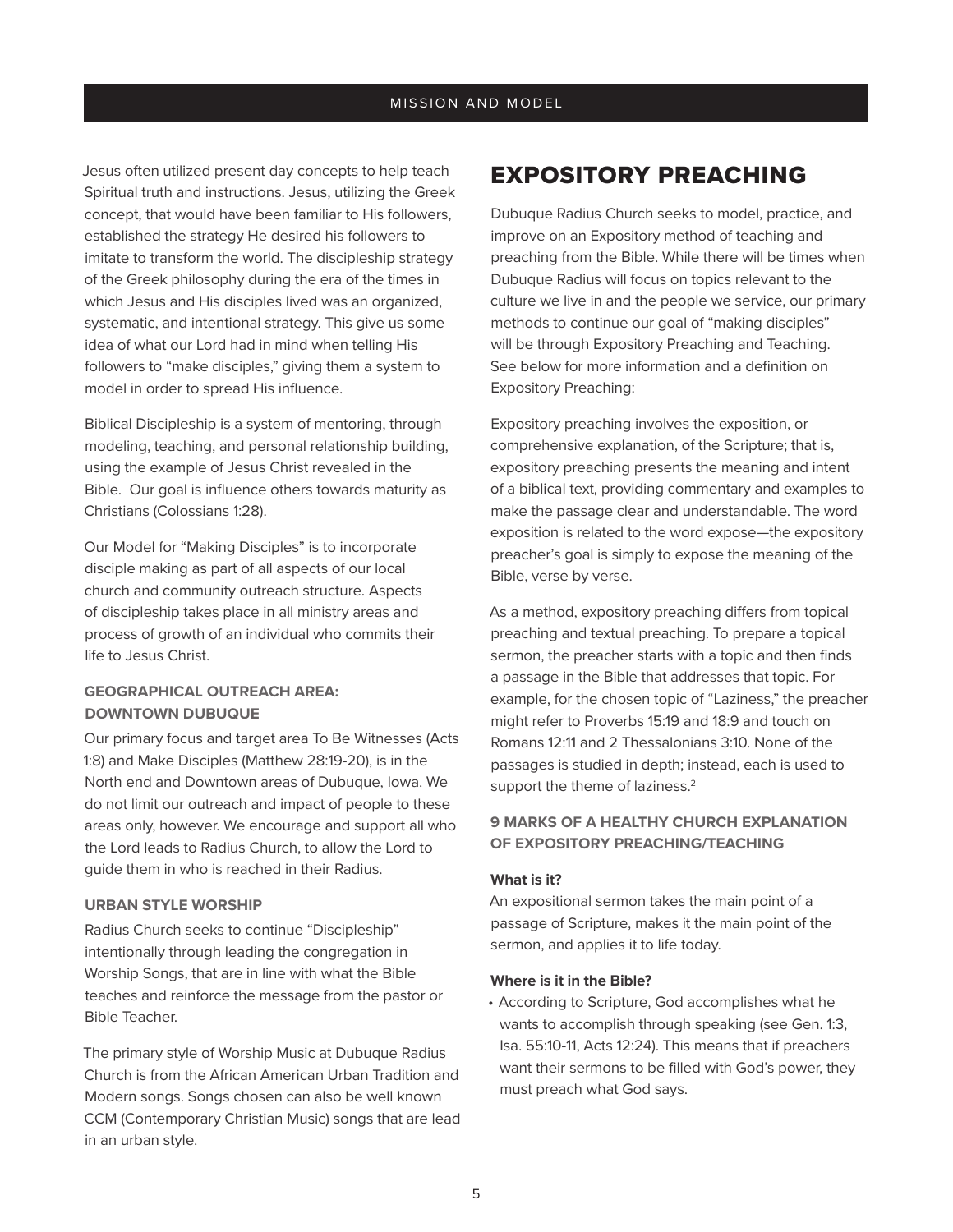- The Bible has many examples of this kind of preaching and teaching: Levitical priests taught the law (Deut. 33:10), Ezra and the Levites read from the law and gave the sense of it (Neh. 8:8), and Peter and the apostles expounded Scripture and urged their hearers to respond with repentance and faith (Acts 2:14-41, 13:16-47).
- On the other hand, God condemns those who "speak of their own imagination, not from the mouth of the Lord" (Jer. 23:16, 18, 21-22).

#### **Why is it important?**

Expositional preaching is important because God's Word is what convicts, converts, builds up, and sanctifies God's people (Heb. 4:12; 1 Pet. 1:23; 1 Thess. 2:13; Jn. 17:17). Preaching that makes the main point of the text the main point of the sermon makes God's agenda rule the church, not the preachers.<sup>3</sup>

## LIFE GROUPS

#### **BIBLICAL MODEL**

Life Groups are designed after the Biblical Model communicated by the Apostle Paul (2 Timothy 2:2; Titus 2:1-5), that supports Jesus original command (Matthew 28:19-20; Colossians 1:28).

### **CONNECTED RELATIONSHIPS**

Life Groups is Dubuque Radius Church strategy for Christians to build intimate relationships with other Christians and Disciple prospects, with the ultimate goal of discipleship towards maturity in Christ.

#### **SUPPORT GROUPS**

Life groups are designed to provide a variety of supportive relationships that include social connections and friendships, encouragement through crisis, counsel, guidance for life decisions, and in-depth review of Biblical texts and life applications. These groups provide opportunities for individuals to get more understanding of Books and Topics taught on Sunday Mornings.

#### **DISCIPLESHIP PARTNERS**

Life groups are designed to include Christians of diverse levels of maturity. This will allow for a balance of relationships where individuals who are "making disciples" and those who are "being discipled (See Paul and Timothy Chart).

#### **TYPES OF GROUPS**

Types of Life Groups at Radius are determined by Biblical Model and guidance from Scriptures, Available Leaders, Demographics the Lord leads to Dubuque Radius and needs, and Prayerful Decisions. Groups could include: Men, Women, Family, Social Need, or others.

**PRAYER:** Prayer, should be incorporated in every area of a Christians life as a Lifestyle (1 Thessalonians 5:17; Philippians 4:6; Matthew 6:5).

However, in order to provide personal support and prayer for one another as Christians, Prayer for one another should be incorporated in Life Groups. (James 5:16; 1 Thessalonians 5:11; Ephesians 6:18).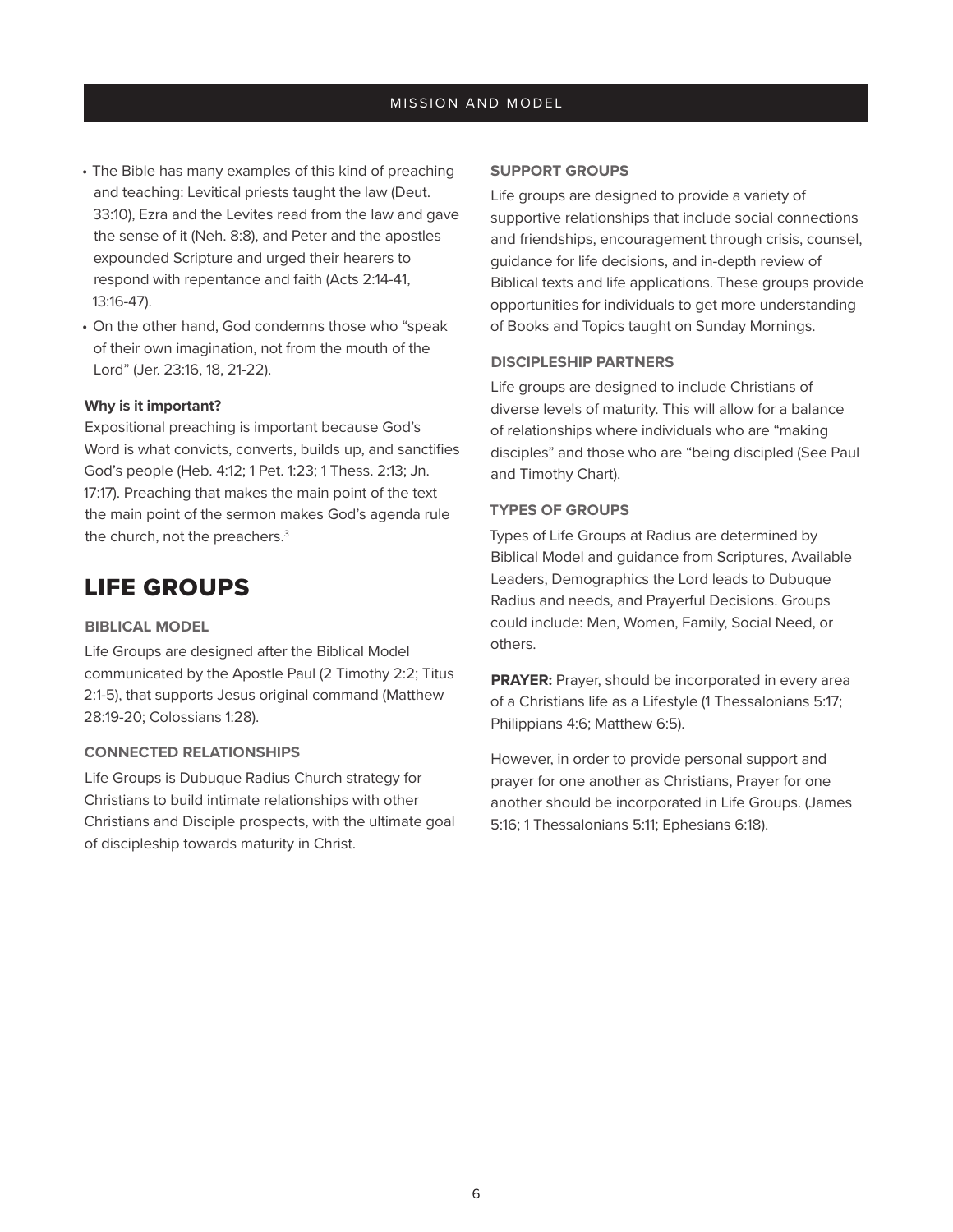## DISCIPLESHIP

## DISCIPLESHIP

#### **DISCIPLESHIP GOAL:**

Train Mature followers of Jesus Christ through the Holy Spirit and Biblically Focused Small Groups that include intentional relationship building and accountability (aka Discipleship) Col. 1:28

#### **LIFE GROUP GOALS**

- Establish maximum of 4 Disciples in each group (4 couples if marriage groups)
- Establish Culture of Commitment (FATS) Faithful Available Teachable Servants: 2 Timothy 2
- Train Your Disciples to Make Disciples (Matthew 28:18- 20)

## **STRATEGY: 4 PRINCIPLES OF DISCIPLES (CHARACTERISTICS)**

- Intentionality: Mark 3:13
- Intimacy: Mark 3:14-19
- Inconvenience; Discipleship will never just happen (Matthew 28:19-20)
- Imitation: Luke 11:1; I Corinthians 11:1
	- Children imitate behavior of parents; Paul said Imitate me as I imitate Christ

#### **WHAT IS DISCIPLESHIP**

- Mentoring; Apprenticeship
- Goal of Maturing in Christ (Colossians 1:28) (Hebrews 5:11-14)
- Called by a Personal God to accomplish a Designed Mission
- Disciples grow through Personal Training and Community Development; the Church
- Develop a Kingdom Mindset: Mathew 28:18; "Authority" over the Church: Christ Legislative Representatives reflecting God's Will on earth; who will one day rule in a new heaven and earth (Mathew 6:10).

#### **WHO SHOULD YOU DISCIPLE**

- Prayer and Holy Spirit Guidance
- Who's in your Radius, that you can grow through Radius (Family, Church, Community,Work)
- Look for FATS: Faithful Available Teachable Servants: 2 Timothy 2:2
- Christian or Non-Christian
- You choose or they request

#### **WHEN DOES DISCIPLESHIP START? (TIMELINE)**

- Begin prayerfully seeking 3-4 prospects
- Begin establishing relationships with any FATS prospects
- Establish formal training schedule and dates
- Training Timeline: 1-3 year (s)

#### **TRAINING CURRICULUM**

• God's Plan Your Life (Journey through Bible); Core Doctrines; Core Life Applications (topics) (Based on where we are as Core Body)

#### **DISCIPLESHIP GROUPS:**

• Men; Women; Family

## OUR MODEL: HOLISTIC DISCIPLE MAKING

#### **DISCIPLESHIP PROCESS:**

- *• Connection and Growth System: Mathew 28:19-20*
	- **Connection: Newcomers; Seekers**

These are areas of first contacts with those who may not know Christ, are searching for life answers, or looking to turn back to their Savior.

- Personal Evangelism
- Events and Potlucks
- Dubuque Dream Center (Community Outreach Center)
- Worship Services (Gospel message included in every sermon)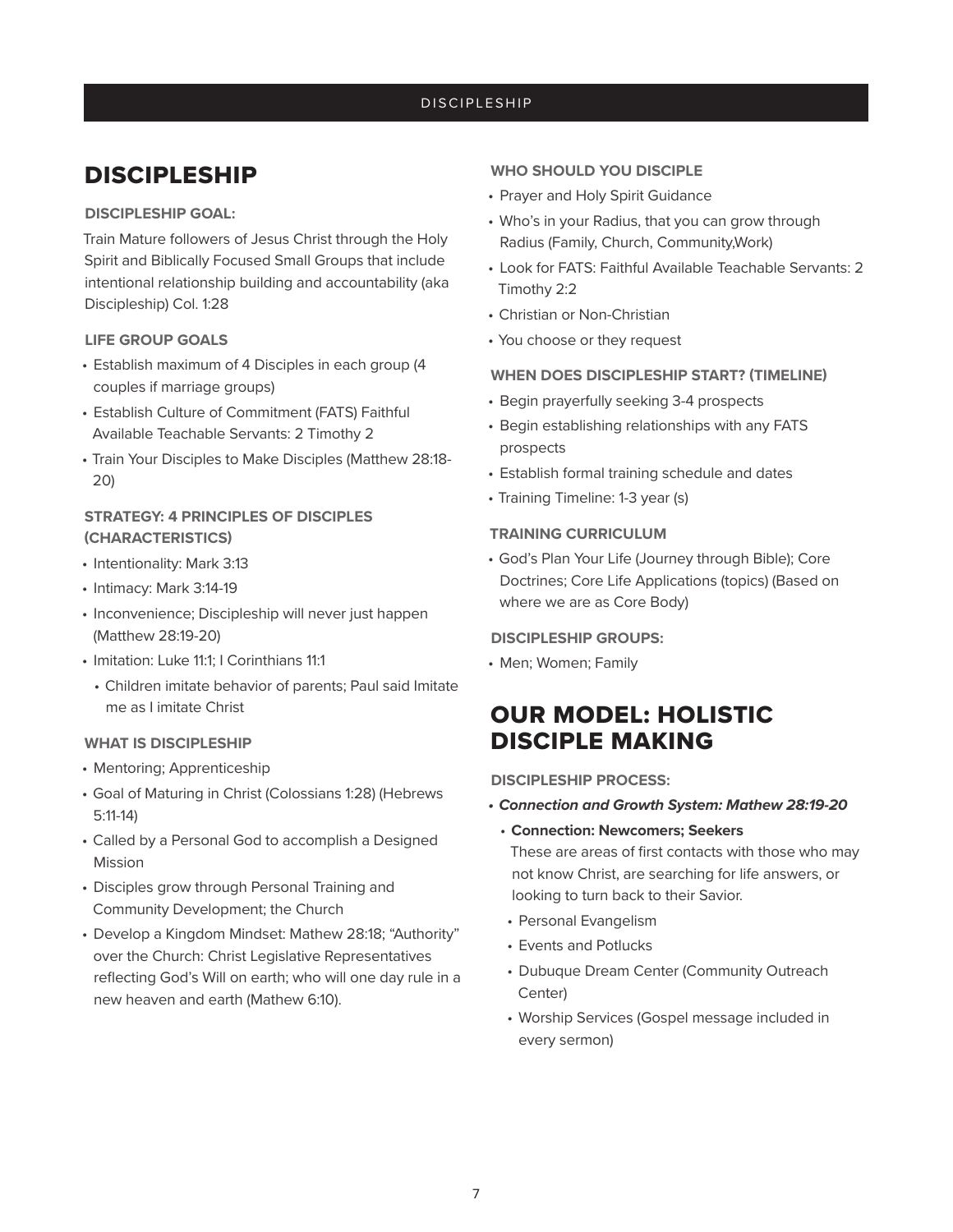#### • **Spiritual Growth**

For those that respond to the message of the gospel and seek to grow in their relationship with Jesus Christ, we offer a Newcomers Class to review the basics of the gospel, Radius Church history, doctrinal statement, and ministries.

#### • **Life Groups: Discipleship**

Once a disciple completes the Newcomers class, a Life Group is recommended and chosen for continued spiritual growth and relationships building. Life Groups include learning the core biblical doctrines, growing in applying the characteristics and love of Christ in every area of life, and leading others to Christ. Life Groups types include the following:

- Men; Women; Family; Special Target; Dream Center
- Bible Training, Life Instructions, and healthy Relationships
- Spiritual Maturity through accountable relationships
- Timeline: 1-2 years
- 2 Timothy 2:1-2; Titus 2:1-8

### • **Ministry Involvement & Service**

Once a disciple has been trained through accountable relationships, disciples are encouraged to prayerfully consider their spiritual gift in partnership with their Life Group and discipleship partners and prepare to utilize their gift to serve and build up the local body of Christ. A Spiritual Gift Analysis is provided, but personal prayer and confirmation of gifts by the disciple themselves and confirmed through others through the Holy Spirit is a major part of the process. Present Ministries at Radius Church Dubuque include:

- Life Group Leaders/Bible Teachers
- Children's Ministry
- Worship Team/Music Ministry
- Hospitality
- Communication
- Maintenance
- Finance
- Timeline: 3-5 years
- Romans 12:3-8; 1 Corinthians 12:1-31; Ephesians 4:11-16

### • **Servant Leadership**

As disciples are faithfully involvement in Life Groups and accountable disciple relationships, where core biblical doctrines are understood, demonstration of Godly character is displayed, disciples have opportunities for servant leadership as the Lord leads and disciple's desire.

- Elder/Teacher
- Deacon
- Administrating or Leading in area of Spiritual Gift
- Timeline: 5-7 years
- 1 Timothy 3:1-13; Hebrews 5:11-14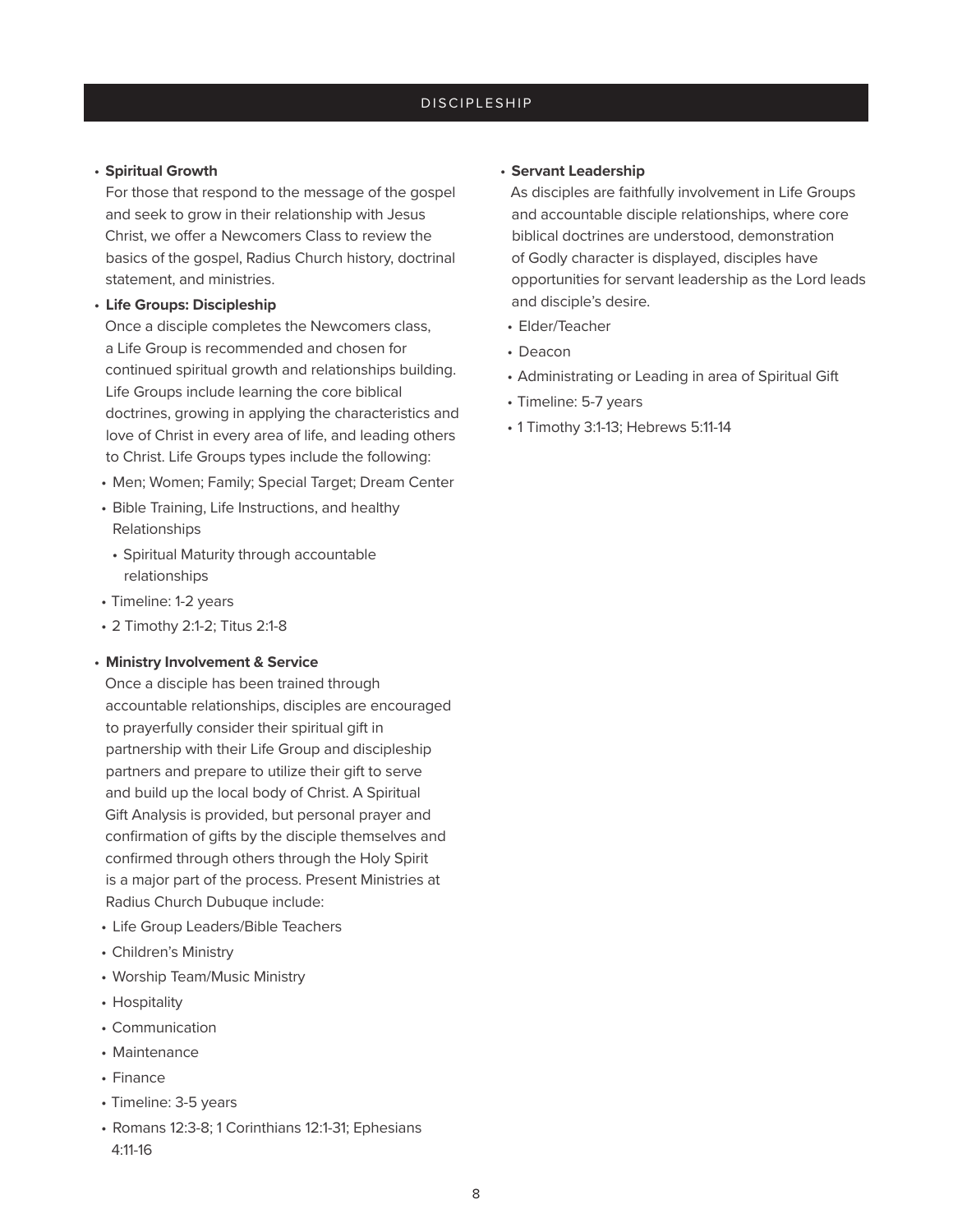## LEADERSHIP

Leadership at Dubuque Radius Church is provided through two primary areas. Ministry Leaders and Biblical Elders.

Radius Ministry Leaders can be hired through the Dubuque Dream Center or developed through Dubuque Radius Church Discipleship Model.

#### **PROFESSIONALISM IN MINISTRY**

**The nature of ministerial leadership as a "profession" per a historical understanding of this term.**

According to Joe Trull and Robert Creech, historically the word "professional" included a dual understanding of "knowledge and moral responsibility" (Ethics for Christian Ministry, Trull and Creech, 2017, 7). Trull and Creech highlight that historically a professional was more concerned about service and benefit to the needs of people or the community. Joe Trull's education on this history and culture of "profession" is very helpful in providing perspective to Christians and ministry leaders that our role as representatives of Jesus Christ or ministers by "calling," is designed to serve others and not just a vocation to gain status, prosperity, or notoriety.

Jesus taught His disciples that greatness is determined by service (Matthew 20:26), so this is also a biblical principal taught by our Lord Jesus, that all Christians should be aware of across all generations in the Church era.

## **The view of moral relativism has challenged the idea of ethical standards in general. How has moral relativism also impacted ministerial leadership?**

Due to the modern culture of moral relativism and changing standards of moral absolutes, it can be challenging to establish a clear list of values in which "professionals" can be held accountable. "Relativism contends that there is no one absolute view of reality; therefore, all perspectives are equal in value" (Trull and Creech, 2017, 15).

Contemporary Professional Development has often crept into our local church and Christian Culture. Professional Ministers or Christian Workers are being measured, hired, promoted more on Work ethic, gifts, and capabilities (which are all great and should be an expectation), but Biblical values and standards based on God's Word, are being compromised, inconsistently applied, or not considered. It is important to note however, that secular influence on the Church is not just a modern or contemporary phenomenon for every generation in the history of the Church. Alexander Strauch in his book Biblical Eldership "An urgent call to restore Biblical Church Leadership, "quoted historian Kenneth Latourette who notes "Roman concepts of power and rule corrupted the organization and life of the early churches" (Strauch, Revised 1995). May our Lord help us avoid this confusion of professionalism and Christian Ethics.

## BIBLICAL REQUIREMENTS (TRAITS) OF SERVANT LEADERS

## *COMMITMENT, CONVICTION, COMPETENCY, CHARACTER*

## **FOUR QUALIFICATIONS (CT. BY DARRELL W. JOHNSON)**

The chief biblical texts that develop the requirements of leaders are: 1 Timothy 3:1-13, 2 Timothy 2:1-13, Titus 1:5-9, Acts 6:1-6, and Exodus 18:21-22.

The qualifications spelled out in these passages can be summarized in four words:

**commitment, conviction, competency, and character.**

#### **COMMITMENT**

Are the would-be leaders clearly committed to Jesus Christ as Savior and Lord? Is there a passion to know him in all his fullness? While different personality types express passion differently, there must be evidence of a fire inside to know and obey the Crucified and Risen One (Philippians 3:7-10).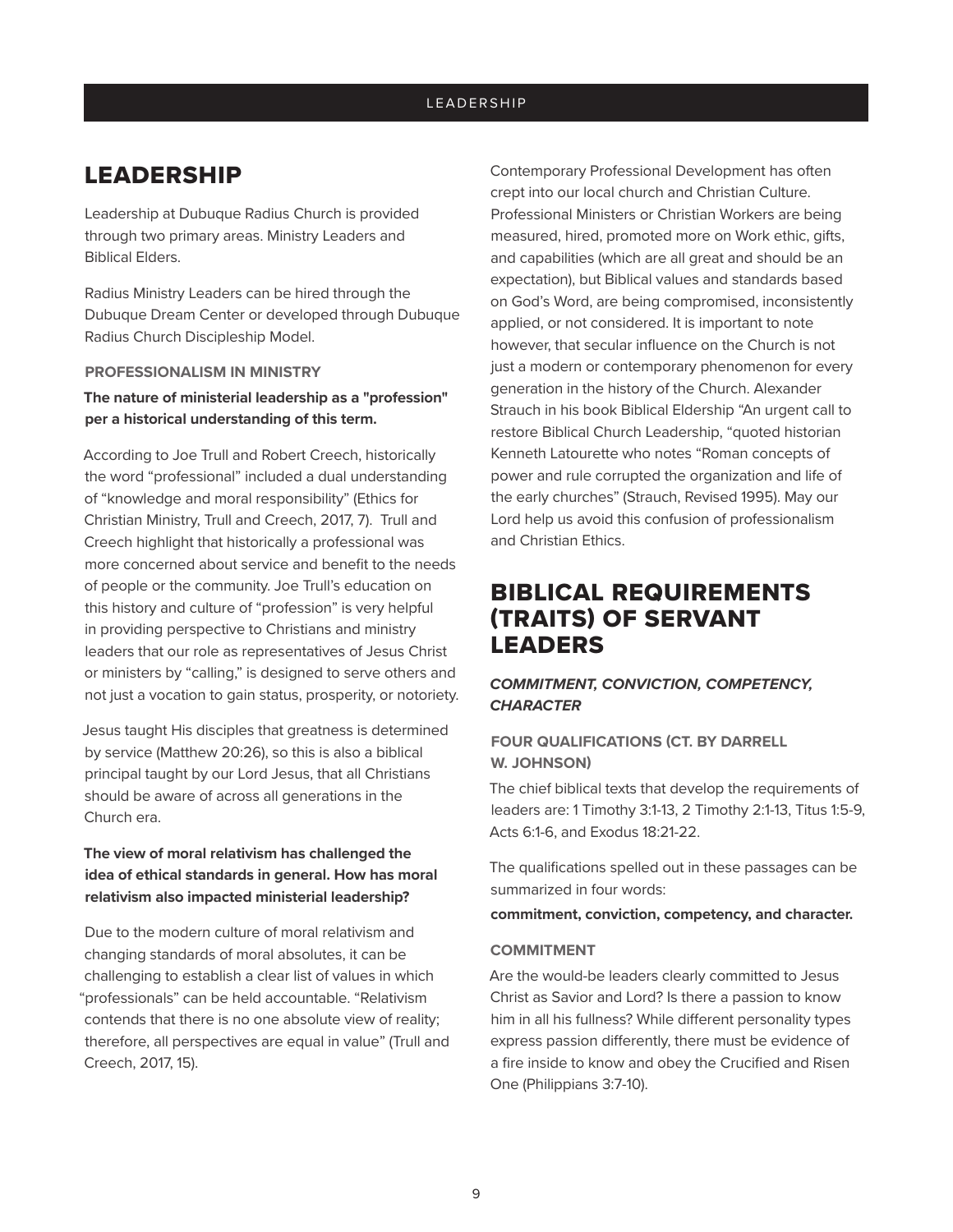### **CONVICTION**

Do the would-be leaders have biblically informed convictions-about who God is, who humans are, the meaning of history, the nature of the church, and especially the meaning of Jesus' death and resurrection? Are they learning what it means to be transformed by the renewal of the mind (Rom. 12:2), to "think Christianly" about every dimension of their lives-money, time, sex, family, recreation? For this reason, Paul warns against being too quick to call recent converts to leadership; commitment and conviction take time to deepen.

#### **COMPETENCY**

Do the would-be leaders know how to make their way through the Scriptures? Can they help others find their way around the sacred pages (2 Tim. 2:15)? Have the would-be leaders been entrusted with appropriate gifts of the Holy Spirit (. 4:11-12, 1 Cor. 12:12-31, Rom. 12:3-8)? Do they have a working understanding of the gifts, and can they help others discern and deploy those entrusted to them? Do they have the necessary relational skills for this position? Do their relationships manifest the integrity and love of Jesus, especially in their marriage and with their children (2 Tim. 3:5)? The Kingdom of God, after all, is about righteousness; that is, right relationship.

#### **CHARACTER**

Are the would-be leaders taking on the character of Jesus? Someone has astutely observed, "It is not a matter of perfection, but direction." Are the potential leaders moving toward greater and greater Christlikeness? The lists of leadership requirements are finally about character. Do they exhibit self-control, hospitality, gentleness (control of anger), a quest for holiness, temperance? Is there evidence of dying to the love of money, to manipulation, to always having it one's own way? Are they faithful to their spouse ("husband of one wife")?

It should be noted that the injunction in 1 Timothy 3:4 that requires a leader to "see that his children obey him with proper respect" is not a demand for perfection. Even the best parents can have children that choose to disobey them (see Luke 15). Paul's concern is that those in leadership give their best energies and time to training their children.

What about "above reproach"? The point is that as leaders we should seek to be all that the Master calls us to be. It means being above condemnation as we confess and repent of our sins and failures and seek, by grace, to grow.

The biblical qualifications of a leader are commitment, conviction, competency, and character. *The greatest of these is character.*

## 6 ETHICAL CATEGORIES THAT RELATE TO MINISTERIAL LEADERSHIP

The six standards of ethical obligations for professional minsters mentioned by Trull and Creech in Ethics for Christian Ministry and summarized below are:

#### **1. Education**

Ministers should receive formal education in theology and practical field experience in order to develop the intellectual and practical experience to teach God's word effectively and apply God's Word to their personal life as an example to those they are influencing. Minsters should continue ongoing education throughout their lifestyle to grow as a minster in order to serve others according to the Biblical goal outlined in Scripture (Colossians 1:28).

#### **2. Competency**

As a shepherd, the minister should seek the assistance of the Holy Spirit, to continually improve on utilizing the gifts God has provided them to equip the church. (Ephesians 4:11-12). This includes vocational skills relevant to the local church in their personal context, under the accountability to the Word of God.

#### **3. Autonomy**

Ministered are called to commit to God's calling under the authority of Jesus Christ (Matthew 28:18), with an understanding that there could be consequences in the cultural context in which they live (John 17:14). As a servant leader under the authority of Christ, they should lead by the example provided and taught by our Lord Jesus Christ (Matthew 23:11; Mark 10:42-45).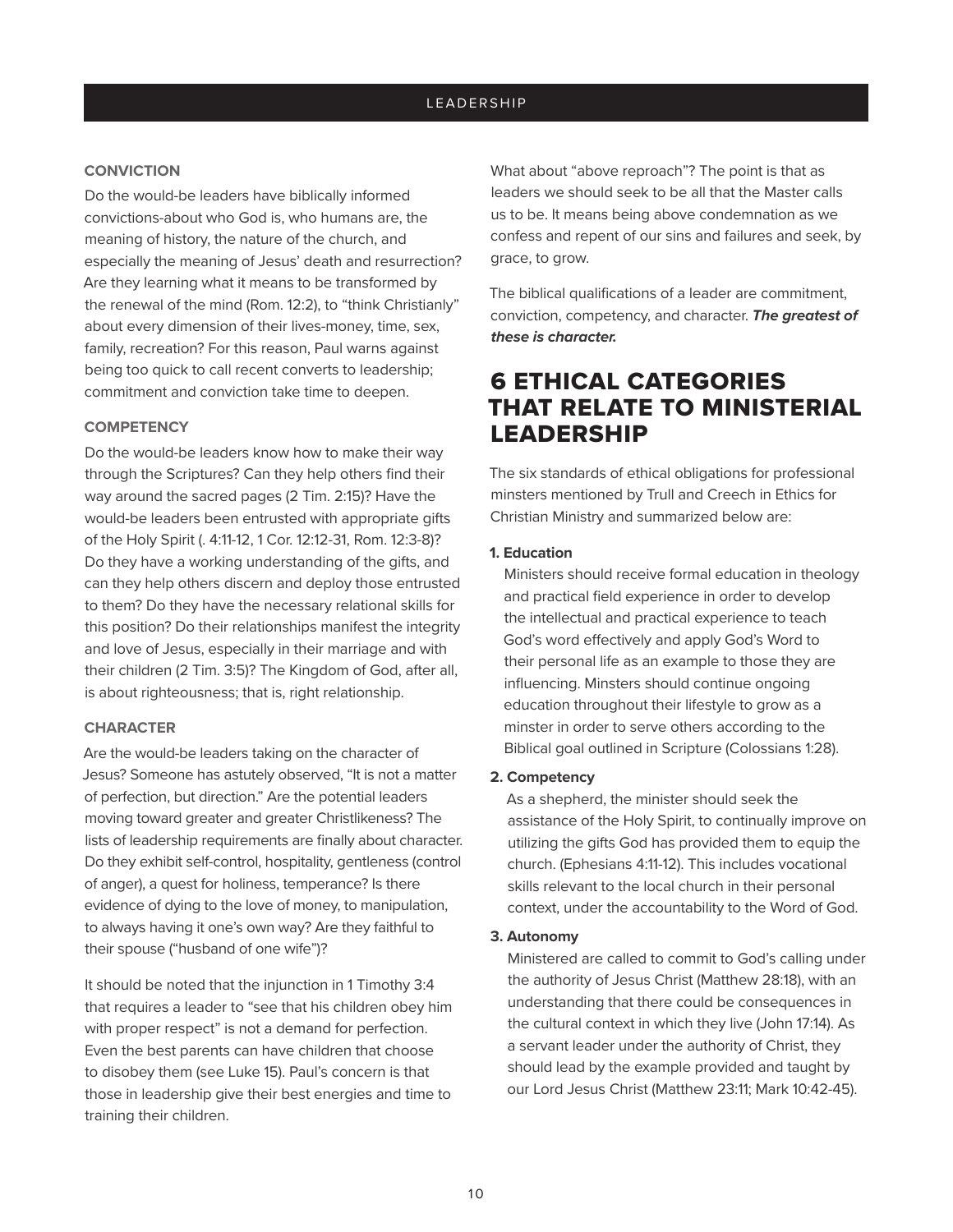#### **4. Service**

"The minister's motivation for ministry will be neither social status nor financial reward but rather agape love, to serve others in Christ's name (1 Cor. 13)" (Trull and Creech, 2017, 22). Minsters should be motivated to serve others because of the Love God has demonstrated them (2 Corinthians 5:18-21; 1 John 4:10-11).

#### **5. Dedication**

Ministers' life and ministry focus should be "making disciples," and teaching all those the Lord leads in their path, all that Jesus taught His original disciples (Matthew 28:19-20). As the apostle Paul understood, the primary focus of our message and our mission is Christ and Him crucified (1 Corinthians 2:2; 15:3-8).

#### **6. Ethics.**

In the minister's individual life, amongst family, the church, and the community, the minister should represent Biblical morals and values as outlined in Scripture by the Apostle Paul, providing instruction and a model to Timothy. (1 Timothy 3:1-7).

#### **MINISTRY LEADER ROLES**

(Matt 28:19-20; Eph. 4:12; Rom. 12:4-8; 1 Cor 12:4-11; 27-28)

Ministry Leaders are Christians who have demonstrated the following for a **minimum of 3 years** (Acts 20:31), 1) Have clarity or an awareness of the Spiritual Gift God has given them through the Holy Spirit to assist in building up the Local Church, 2) Has consistently used their Spiritual Gift to serve the Local Church at Radius 3) Has consistently attended Discipleship Training options provided by Radius Church, 4) Has an understanding and in agreement with Core Bible Doctrines and the Radius Church Statement of Faith, 5) Consistently demonstrated a lifestyle consistent with values revealed in Scripture that reflect Maturity as a Christian

- Ministry Leadership Roles include:
- Making Disciples through Life Groups or as a Discipleship Partner
- Leading others in a Spiritual Gift Ministry area of the Church

#### **BIBLICAL CHURCH OFFICE LEADER**

(Acts 6:1-6; 14:23; 15:1-35; 20:17-35; 1 Tim. 3)

- Biblical Church Office Leaders are roles revealed in the New Testament given by God through the Holy Spirit, designed to equip Christians to grow the Local Church (Ephesians 4:11-12), or Serve physical or logistical needs of the Church. (Acts 6:1-6)
- Biblical Church Office Leadership Roles are Elders or Deacons (See Alex Strauch – Biblical Eldership).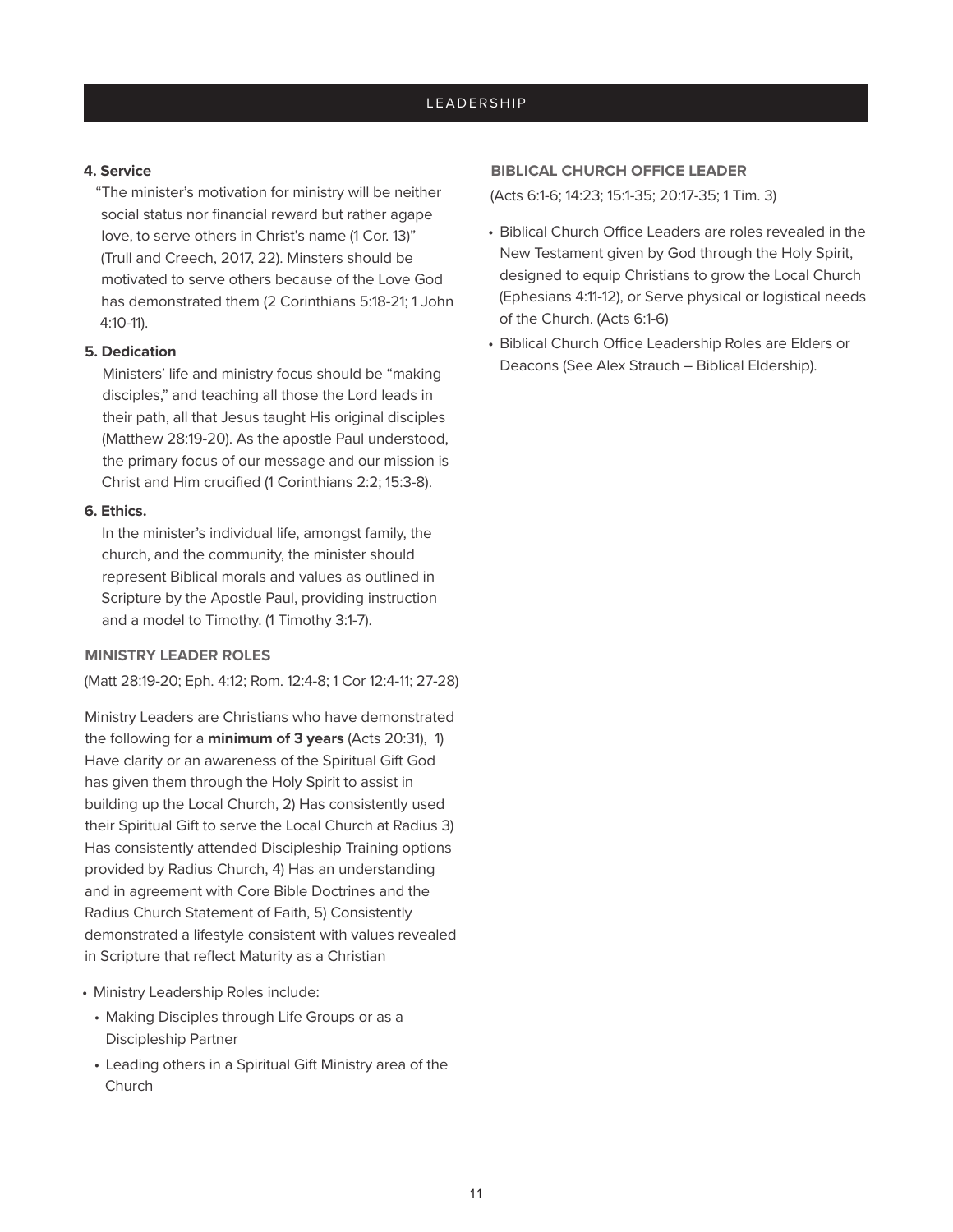### MEMBERSHIP

## CHRISTIAN AND CHURCH MEMBERSHIP

#### **MEMBER DEFINITION**

- Church membership is a reality made possible by God, not a status or definition determined by man. A member of a church is a Christian, any Christians, determined by God (Romans 12:4-5; 1 Corinthians 12:12- 13; Ephesians 4:4-5).
- Members of the Church have Repented of their sin and sinful lifestyle (Acts 2:38), as Evidence of Holy Spirit (Ephesians 1:13; Romans 8:9) and have committed their life to follow Jesus Christ and His Standards and Instructions (Matt 28:18-20). This includes public Baptism and commitment to being Discipled.
- Our goal at Dubuque Radius Church is to prayerfully connect with Christians who desire or sense that are led by God to use their Spiritual Gifts provided by God (1 Corinthians 12:4-7) at Radius Church.
- Members of Radius Church are Christians who have committed to using their Gifts to help build Radius Church as a Local Church (Ephesians 4:11-12), by Committing to progressing through our Connection and Growth System (See Connection System Graph). Christians who are VISITING are "members" of the "church" by God's design, but may not be serving or
- utilizing their spiritual gifts at Dubuque Radius Local Church, but they are Christians.
- Anyone VISITING Dubuque Radius Church, should NOT feel pressured to make any commitments to serving or utilizing their gifts at Radius. Those who desire to serve at Dubuque Radius, should do so, through their own Free Will, desire, and sense that God is leading them to serve at Dubuque Radius Church. Feel Free to VISIT as long as you desire.

#### • **Ministry Involvement**

• Church Members are minimally at the **Ministry Involvement** Level in the Radius Connection and Growth System. Ministry involvement is an expectation and natural function of all Christians according to the Bible (Romans 12:4-8; 1 Cor 12:4- 11; 27-28; Eph 4:12) and is evidence of authentic

connection to Jesus Christ and confirmed by gifts given by God through the Holy Spirit, designed to assist in building up the Local Church God has assigned to an individual Christian.

• Church Members can progress from Ministry Involvement to **Servant Leadership** roles, that includes Ministry Leadership roles or Biblical Church Office Leadership roles.

## **DUBUQUE RADIUS CHURCH MEMBER CONNECTION PROCESS**

If you desire or sense that you are lead or called to serve at Radius or begin the process of determining:

- 1. If Dubuque Radius Church is a good fit for you.
- 2. If God is really leading you to serve and use your gift at Dubuque Radius Church.

#### **The following steps should be taken:**

1. Attend a Dubuque Radius Newcomers Class.

- 2. Schedule individual or family meeting with Radius Church Leader or Elder.
- 3. Attend a Dubuque Radius Church New Members 4-week session.
	- a. This includes agreeing to Dubuque Radius Statement of Faith and Signing the Radius Church Partner Covenant.
- 4. Following New Member Session, attend Formal and **Public Ceremony,** (that could include Baptism if New Christian), to publicly identify and commit to serving at Dubuque Radius Church.
- 5. Joining a Dubuque Radius Church Life Group.
- 6. Consistently attend Discipleship and Training options provided by Radius Church that include Sunday Services and Life Groups (Heb. 10:25).
- 7. Establish a Discipleship Partner, who develops an authentic friendship & influences growth towards Maturity in Christ Jesus (Col. 1:28; 2 Tim. 2:2; Titus 2:3-5).
- 8. Progress towards demonstrating a lifestyle consistent with values revealed in Scripture that reflect Maturity as a Christian (Rom 12-16; 1 Cor 12-15; Eph. 5-6).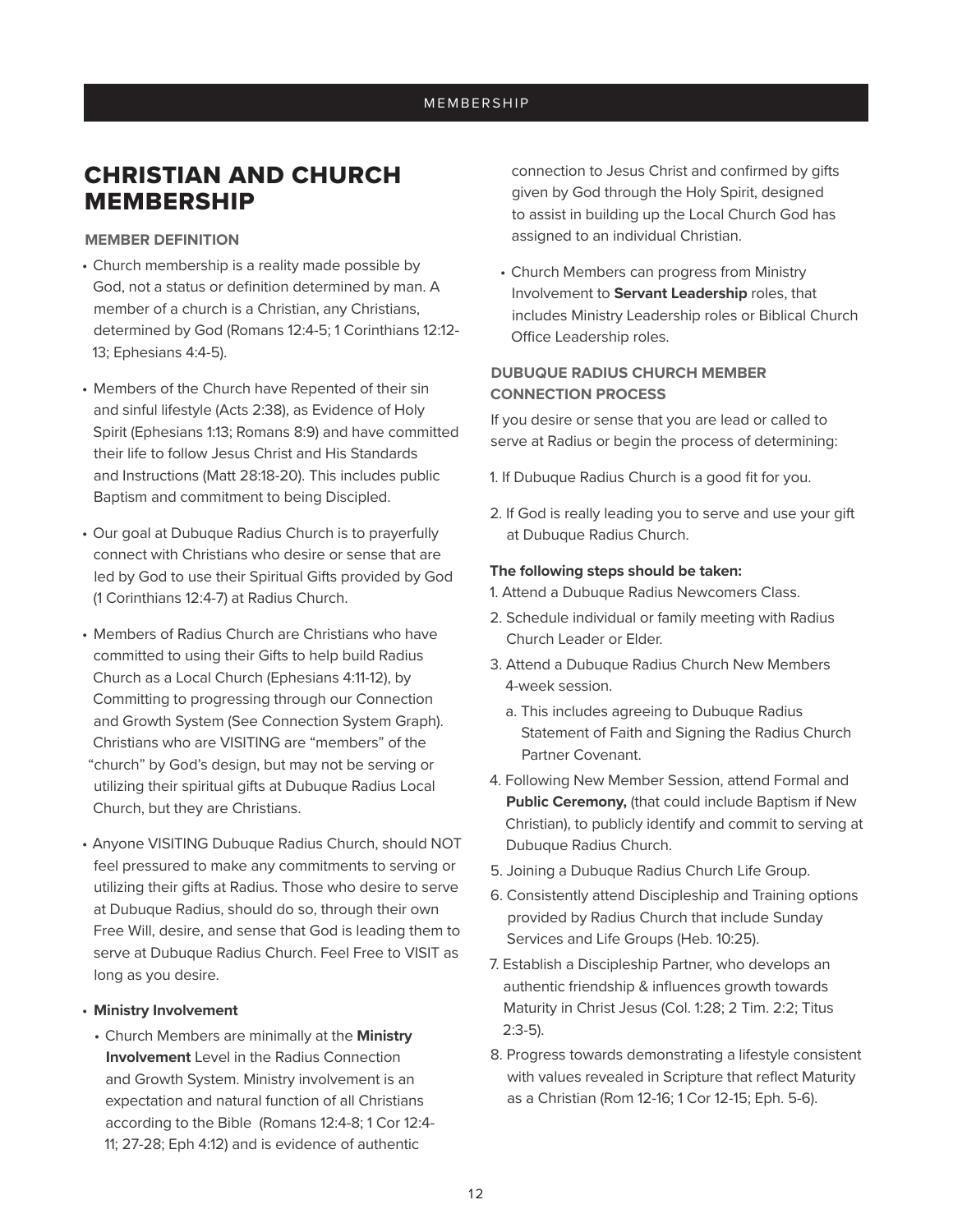## DUBUQUE RADIUS CHURCH MINISTRIES AND ROLES

Modern Day Local Church Ministries assist Christians in caring out Jesus' command to "make disciples," in their individual, family, church, and community life.

### **DUBUQUE RADIUS CHURCH MINISTRIES INCLUDE:**

- Preaching/Teaching Expository Preaching and Teaching
- Children's Ministry Discipling and building relationships with students 0-12th grade
- Music and Worship Urban Style Worship Music that includes Modern CCM Songs
- Fiscal Management Stewarding Resources for the Glory of God
- Communications Informing Radius Members and Visitors of all relevant events
- Life Groups Also known as Small Groups or Discipleship Groups
- Hospitality Fellowship and relationship activities and events
- Facility Functionality, Quality and Safety of Facility

#### **ELDERS/PASTOR JOB DESCRIPTION**

(1 Timothy 3:1-13, 2 Timothy 2:1-13, Titus 1:5-9, Acts 6:1-6)

#### **Result expected:**

Pastors or Elders teach God's word, pray for, and build relationships with Radius Church Members to equip the congregation to build up the local church and makes disciples of Jesus Christ in the Dubuque Community (Ephesians 4:11-15). Elders work together with the pastor(s) and other staff to fulfill legal and ethical responsibilities related to the church mission.

#### **Spiritual gifts and qualifications helpful for the office**

Individuals should have one or more of these spiritual gifts: exhortation (encouragement), wisdom, discernment, administration, shepherding, helping, servanthood, and leadership. If possible, elders should be diverse in gifts and experience. Some experience in human relations, personnel management, and communications is helpful. These individuals must listen well to both staff and

people of all ages in the congregation, while keeping a focus on the mission of the church. Elders must be able to maintain confidentiality.

#### **Responsibilities of the elders**

- Maintain a healthy and growing personal spiritual life. They engage in biblical and theological reflection about the mission of the church and biblical leadership.
- Elders encourages, strengthens, nurtures, supports, and respects the pastor(s) and staff and their families. They confer regularly about the personnel conditions and issues that affect the congregation's total ministry, including healthy life-work balance. They help the staff set priorities.
- Elders communicate openly and regularly with the pastor(s), staff, and congregation.
- Elders can be utilized for carrying out interviewing and proper screening (including background checks) for ministry positions.
- Elders partner with the Pastor and Ministry Leaders to develop and update the local church Ministry Model that reflects the needs, characteristics, and opportunities for mission of the charge consistent with the church's statement of purpose. Dubuque Radius Church Ministry Model will be reviewed and evaluated annually.

#### **CHILDREN'S MINISTRY COORDINATOR**

#### **Result expected:**

An effective coordinator will encourage all children in the congregation and community to grow in faith as Christian disciples. The coordinator will work with other church and community leaders to address the needs of children so that all God's children grow in strength and wisdom.

#### **What's My Job?**

As Coordinator of Children's Ministries, you are "responsible for assuring that children are considered and included within the life of the congregation. The coordinator will lead the children's council, when organized, and will work closely with Ministry Leaders and other program-related staff. The coordinator will vision, plan, and advocate for children, particularly in the areas of faith development, safety, and discipleship.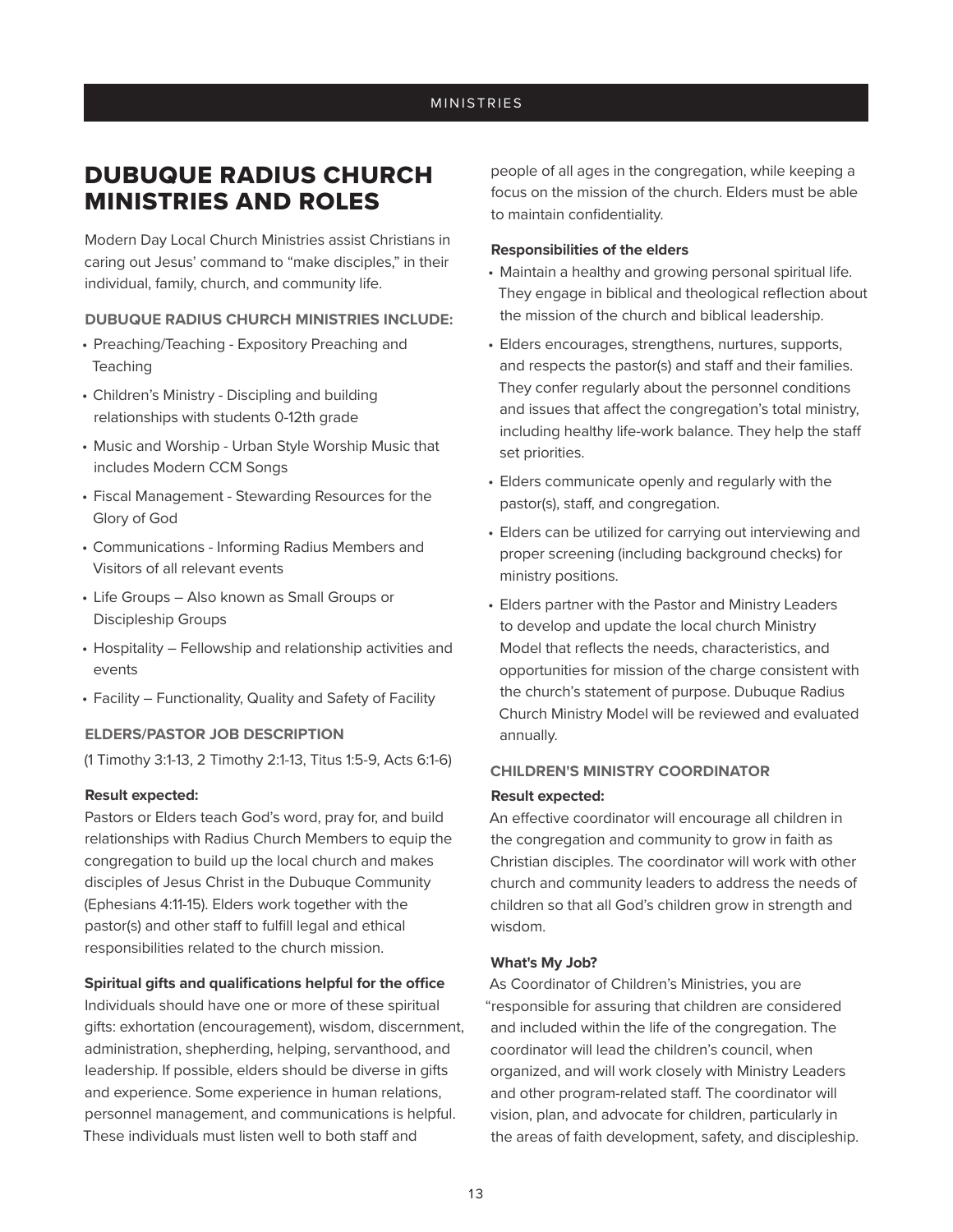The coordinator will work with other leaders in the congregation to assure that policies and procedures are in place to help keep all children and the adults who care for and work with them safe." These policies and procedures include such things as background checks, having at least two adults per group, and cardiopulmonary resuscitation and first-aid training. "The coordinator will also advocate for mission education for children. Dubuque Dream Center child development procedures and policies should generally mirror the local churches.

#### **Spiritual Gifts and Qualifications Helpful for the Job**

A children's coordinator benefits from having a combination of these spiritual gifts: servanthood, teaching, exhortation (encouragement), leadership, administration, and shepherding. This leader should show evidence of passion for ministry with children and deep commitment to faith formation of children, prior effective ministry leadership, and evidence of active and growing discipleship. This person should demonstrate at least a basic knowledge of child development and understand the importance of providing a safe and nurturing environment for children.

- Useful skills for this position are the ability to listen to and communicate with people of all ages, the ability to work with other ministry leaders, the ability to delegate responsibility and to follow up to complete tasks.
- This leader should show genuine interest in responding to the hopes, needs, and concerns of children in the community.

#### **Responsibilities of the Position**

- The coordinator of children's ministry will be attentive to the hopes, concerns, and needs of children in the community to determine how the congregation might serve them and their families and how they might serve one another as Christian disciples and good neighbors. The coordinator should identify key people in the congregation and community who are advocates for children's needs and issues.
- The coordinator needs to be familiar with the congregation's overall goals and how they are achieved through the congregation's ministry by, with,

and for children and their families. This leader should pray intentionally for children and their families.

- This leader will advocate that all children are welcome and expected to be fully engaged in the ministries of the church.
- The coordinator will work with others to plan and carry out a comprehensive program for children that includes worship, study, fellowship, service experiences, and other experiences that guide children as they grow in faith. The coordinator will advocate for quality leadership and ample funding.
- The coordinator will lead the church in creating and annually updating Safe Sanctuaries policies and guidelines and living into them as a community of nurture.
- The coordinator will regularly and intentionally communicate with parents, families, and children's ministry leaders in other churches, denominations, and non-profits, so that children have multiple opportunities to thrive.
- The coordinator will guide the work of the children's council (if organized) throughout the year, including organizing and presiding at its meetings. If there is no council, the coordinator will keep an overall perspective of a quality, comprehensive ministry.
- The coordinator will work with other leaders to develop and secure theologically aligned and developmentally appropriate resources and curriculum that support the work of teachers and group leaders in ministry with children.
- The coordinator is encouraged to maintain a healthy and growing personal spiritual life and to lead others to do the same.
- The coordinator is accountable to the charge conference through the church council.

## **WORSHIP LEADER & MUSIC MINISTRY COORDINATOR**

### **Result expected:**

An effective leader works with the pastor and others so that the congregation will provide opportunities for worship celebrations that focus on God and help people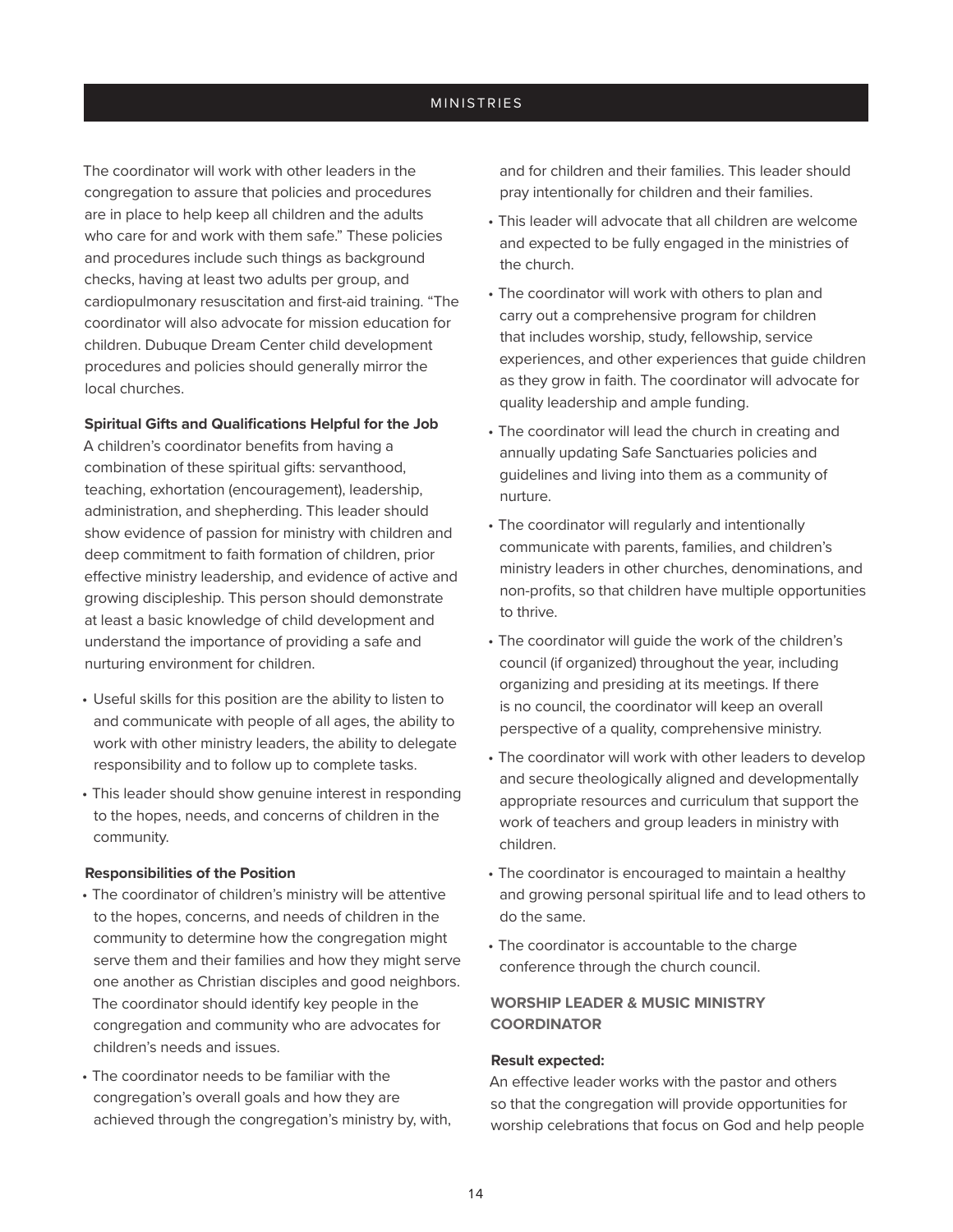of all ages grow in their understanding of the gospel and become better equipped for daily living as faithful disciples.

#### **Spiritual gifts and qualifications helpful for the job**

- The Music Ministry Coordinator benefits from having one or more of these spiritual gifts: servanthood, teaching, exhortation (encouragement), leadership, wisdom, knowledge, faith, discernment, administration, evangelism, and shepherding.
- This leader should show evidence of passion for worshiping God and helping others worship through music, liturgy, and in personal and community practices.
- This leader shows evidence of growing discipleship.
- Useful skills for this position are the ability to listen to and communicate with people of all ages, interest in a wide range of worship experiences, interest in music and other worship-related arts, skills for researching worship issues and sensitivity both to what makes worship effective and ways people relate to God.

#### **Responsibilities of the Position**

- This leader will learn both about worship and about the people in the congregation and community to help plan worship appropriate to the congregation's gifts and needs. This leader needs to be open to both a variety of worship styles and to the congregation's traditions.
- This leader will work with the pastor and other leaders in planning worship. The coordinator will provide support for worship by identifying, training, and supporting worship leaders such as singers, choirs, praise dancers, creative artists, Scripture readers, ushers, greeters, and others.
- This leader will be familiar with Radius and Dream Center resources, facilitate their use, and will be able to recommend appropriate resources for educating all age levels and faith stages about worship life.
- This leader will promote and foster regular individual and family worship and spiritual formation.
- This leader will work with other ministry leaders so that worship celebrates the whole life of the congregation and community.

## **CHURCH ACCOUNTANT/BOOKKEEPER JOB DESCRIPTION**

#### **Result expected:**

The Radius Church and Dream Center accountant disburses all funds received into the church treasury in a responsible and organized manner, with funds identified and bills paid when due, so that the ministry of the congregation can be effective.

#### **Spiritual Gifts and Qualifications Helpful for the Job**

- This leader benefits from having one or more of these spiritual gifts: administration, discernment, giving, faith, and helping.
- Useful skills and experiences for this position are skills and interest in financial matters; ability to keep detailed, accurate records and maintain appropriate confidentiality; passion for financially supporting the mission of making Christian disciples for the transformation of the world; and ability to work with individuals and ministry teams.
- This leader needs skill in searching for new revenue sources along with an understanding of biblical stewardship and management of all resources that God provides.
- The accountant, financial secretary, or treasurer roles should be held by two people who are not immediate family members.

#### **Responsibilities of the Position**

- To provide financial services to church members and professional church staff.
- To obtain and record pledges made during church services or Dream Center events.
- To prepare quarterly giving statements.
- To enter weekly contributions to general fund, building fund, special funds, and donor designated funds.
- To keep confidential all financial contribution information.
- To enter all invoices submitted for payment, cut checks, submit to treasurer for signature, and prepare for mailing.
- To balance checking account and investment accounts and submit reconciliation to treasurer for signature.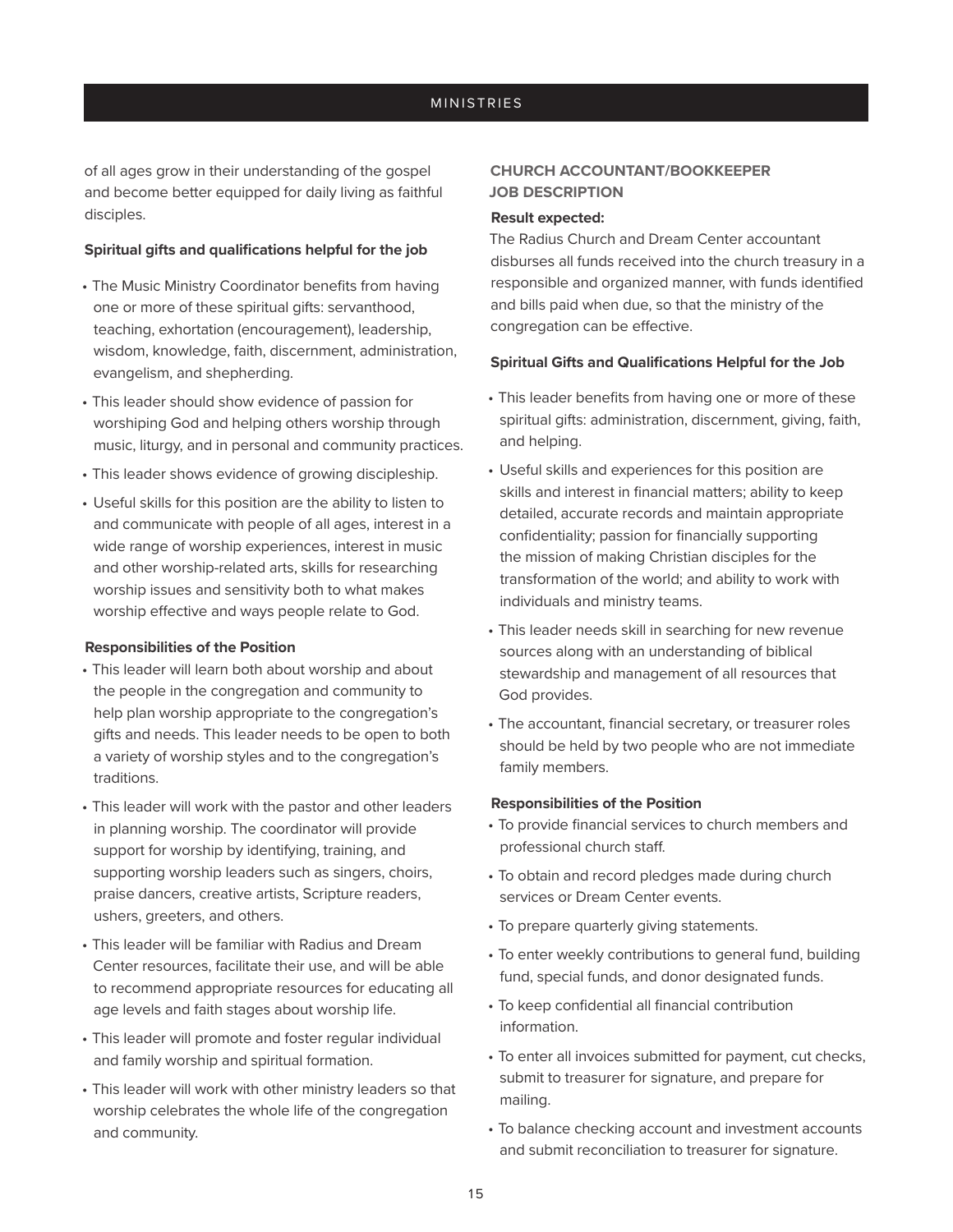- To submit to the church treasurer and church administrator a listing of all checks written during the month.
- To prepare monthly reports for Radius Church Members and individual ministry teams.
- To prepare monthly, quarterly and yearly payroll tax forms and make necessary deposits, and prepare.
- W-2s at year-end.
- Prepare a yearly budget draft for review and adoption by Elder Board and Ministry Leaders.
- To prepare for and cooperate with those appointed to perform a yearly audit of financial records.
- To prepare year-end financial reports for annual meeting.
- To perform other necessary and related work as may be assigned.

### **COMMUNICATIONS COORDINATOR**

#### **What is my job?**

Communicate internally and externally so that members and others will understand and become interested in participating in local church ministries. Lead the congregation is effective communication for the 21st century.

#### **Who is qualified for this job?**

*Spiritual gifts:* exhortation (encouragement), knowledge, administration, and helping.

*Experience, skills:* This leader shows passion for communicating a clear message and skill with methods of communication—verbal, written, and electronic. At the same time, this person must be able to work with leaders of other ministry groups, have expertise in the field of communication, and interest in developing and sharing knowledge. This leader must be able to connect their knowledge and expertise to the vision and mission of the congregation.

#### **What do I do?**

- Maintain a healthy and growing spiritual life and lead others to do the same.
- Oversee and coordinate the communications that go from your congregation to its members and to

the community, such as print, email blast, electronic newsletters and announcements, telephone contacts, Radius website, Facebook, radio spots and programming, and broadcast journalism when relevant.

- Coordinate contacts between your congregation and community media.
- Collaborate with the church leadership team and church staff to plan program and benevolence promotions.
- Develop and produce video resources for internal and external ministry and outreach.

### **LIFE GROUP COORDINATOR**

An effective leader will organize the congregation's small-group ministry so that Christian faith is nurtured, Christian community is built, and people of all ages are equipped for ministry as Christian disciples in daily life.

This leader will coordinate and implement the various life-group ministries of the congregation to ensure that all groups pay attention to study, fellowship, service, and commitment to being disciple and making disciples. Life groups could consist of men, women, family, youth, others.

#### **Spiritual gifts and qualifications helpful for the job**

- This leader benefits from having one or more of these spiritual gifts: servanthood, teaching, exhortation (encouragement), leadership, wisdom, faith, administration, helping, and shepherding.
- This leader should show evidence of passion for nurturing the Christian faith of others.
- Useful skills for this position are the ability to listen to and communicate with people of all ages and the ability to connect individuals with others who are supportive and encouraging as they grow together in faith and discipleship.

#### **Responsibilities of the position**

• Life-group leaders and coordinators will work cooperatively with the pastor to coordinate the implementation of opportunities through small groups for people in the congregation to grow and develop as disciples of Jesus Christ.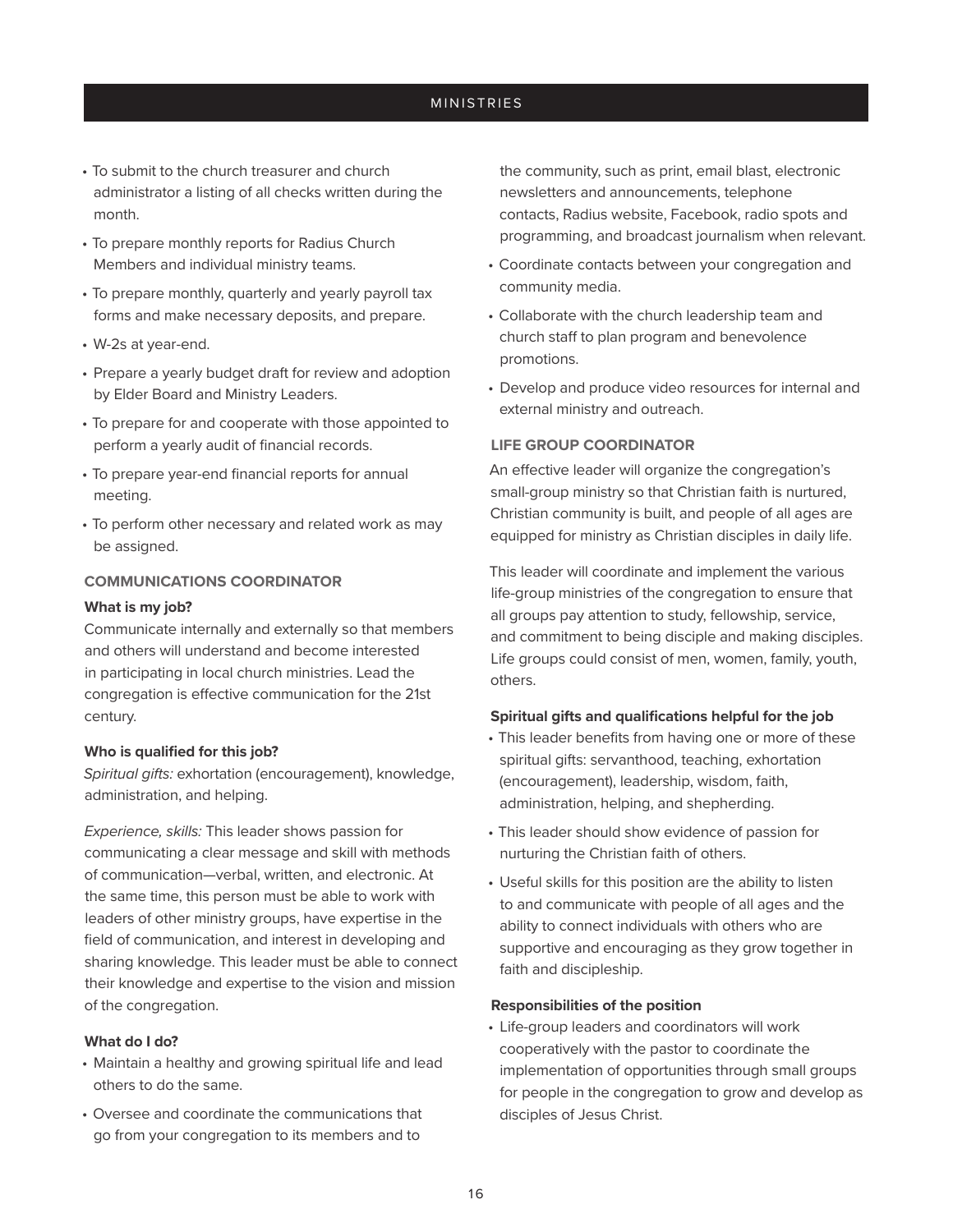- Life-group leaders and coordinators will develop and carry out plans to promote attendance and participation in local church ministries.
- The leader may build a team of people with gifts and skills for implementation of the church life groups, develop training programs for leaders of life groups, and promote life groups in the congregation.
- This leader will be familiar with curriculum resources in order to make recommendations for classes and groups of children, youth, and adults.

#### **HOSPITALITY MINISTRY DESCRIPTION**

The most valuable earthly possession a person can have is a warm, supportive friendship. People without relationships are miserable people, but relationships cannot be purchased. They arise from our innermost needs, grounded in our God-given ability to love and care for others. A growing, healthy church nurtures healthy relationships.

Congregations face some real challenges in becoming caring churches.

The Bible suggests several attributes found in a ministry of hospitality. A focus on the needs of others rather than on one's own is exemplified in the stories of Abraham and the three visitors (Genesis 18), the Shunammite woman (II Kings 4:8-37), and the Good Samaritan (Luke 10:25-37).

A loving heart seeking relationship is exemplified by Mary (Luke 10:38) and in Simon's home (Luke 7:36-50). Courage to risk developing relationships is seen in Abigail (I Samuel 25) and in Rahab (Joshua 2).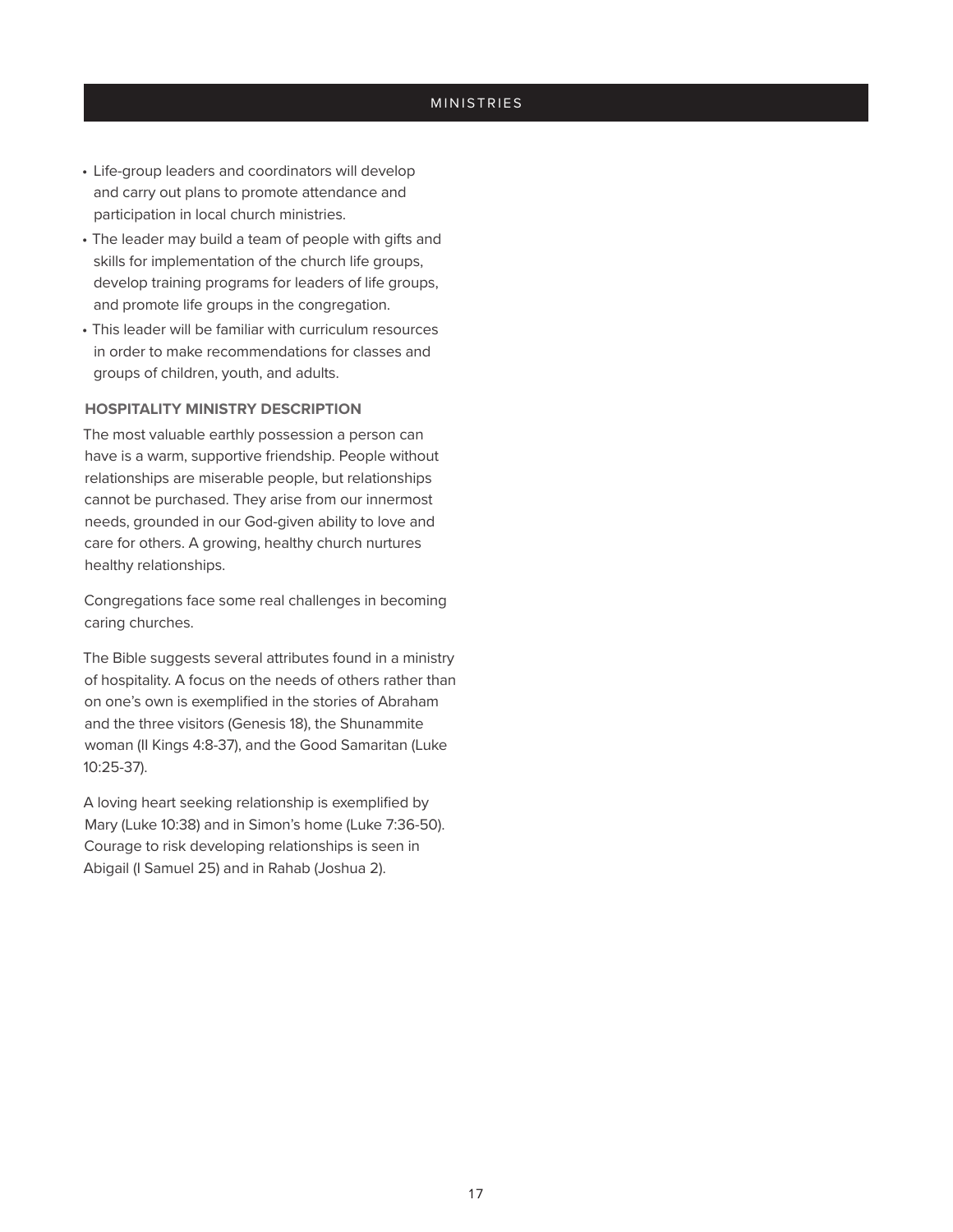## RADIUS CHURCH DUBUQUE STATEMENT OF FAITH

#### **GOD**

1. We believe in one God, Creator of all things, holy, infinitely perfect, and eternally existing in a loving unity of three equally divine Persons: the Father, the Son and the Holy Spirit. Having limitless knowledge and sovereign power, God has graciously purposed from eternity to redeem a people for Himself and to make all things new for His own glory. (John 1:1-3; Mathew 28:19-20)

#### **THE BIBLE**

2. We believe that God has spoken in the Scriptures, both Old and New Testaments, through the words of human authors. As the verbally inspired Word of God, the Bible is without error in the original writings, the complete revelation of His will for salvation, and the ultimate authority by which every realm of human knowledge and endeavor should be judged. Therefore, it is to be believed in all that it teaches, obeyed in all that it requires, and trusted in all that it promises. (2 Peter 1:16-21; 2 Timothy 3:16)

#### **THE HUMAN CONDITION**

3. We believe that God created Adam and Eve in His image, but they sinned when tempted by Satan. In union with Adam, human beings are sinners by nature and by choice, alienated from God, and under His wrath. Only through God's saving work in Jesus Christ can we be rescued, reconciled and renewed. (Genesis 1:26-27; 3:1-24; Romans 5:12-14)

#### **JESUS CHRIST**

4. We believe that Jesus Christ is God incarnate, fully God and fully man, one Person in two natures. Jesus-Israel's promised Messiah-was conceived through the Holy Spirit and born of the virgin Mary. He lived a sinless life, was crucified under Pontius Pilate, arose bodily from the dead, ascended into heaven and sits at the right hand of God the Father as our High Priest and Advocate. (Mathew 1:18-23; 1 Corinthians 15; Hebrews 1:1-4)

#### **THE WORK OF CHRIST**

5. We believe that Jesus Christ, as our representative and substitute, shed His blood on the cross as the perfect, all-sufficient sacrifice for our sins. His atoning death and victorious resurrection constitute the only ground for salvation. (Acts 4:12; John 14:6)

### **THE HOLY SPIRIT**

6. We believe that the Holy Spirit, in all that He does, glorifies the Lord Jesus Christ. He convicts the world of its guilt. He regenerates sinners, and in Him they

are baptized into union with Christ and adopted as heirs in the family of God. He also indwells, illuminates, guides, equips and empowers believers for Christ-like living and service. (John 14:25-26; John 16:4-11)

### **THE CHURCH**

7. We believe that the true church comprises all who have been justified by God's grace through faith alone in Christ alone. They are united by the Holy Spirit in the body of Christ, of which He is the Head. The true church is manifest in local churches; whose membership should be composed only of believers. The Lord Jesus mandated two ordinances, baptism and the Lord's Supper, which visibly and tangibly express the gospel. Though they are not the means of salvation, when celebrated by the church in genuine faith, these ordinances confirm and nourish the believer. (I Corinthians 12; Ephesians 4; Romans 12; Mathew 26:26-29; 28:19)

#### **CHRISTIAN LIVING**

8. We believe that God's justifying grace must not be separated from His sanctifying power and purpose. God commands us to love Him supremely and others sacrificially, and to live out our faith with care for one another, compassion toward the poor and justice for the oppressed. With God's Word, the Spirit's power, and fervent prayer in Christ's name, we are to combat the spiritual forces of evil. In obedience to Christ's commission, we are to make disciples among all people, always bearing witness to the gospel in word and deed. (Ephesians 6:10-18)

#### **CHRIST'S RETURN**

9. We believe in the personal, bodily return of our Lord Jesus Christ. The coming of Christ, at a time known only to God, demands constant expectancy and, as our blessed hope, motivates the believer to godly living, sacrificial service and energetic mission. (Mathew 24; 2 Peter 3)

### **RESPONSE AND ETERNAL DESTINY**

10. We believe that God commands everyone everywhere to believe the gospel by turning to Him in repentance and receiving the Lord Jesus Christ. We believe that God will raise the dead bodily and judge the world, assigning the unbeliever to condemnation and eternal conscious punishment and the believer to eternal blessedness and joy with the Lord in the new heaven and the new earth, to the praise of His glorious grace. (Romans 3:9-24; Luke 16:19-31; Hebrews 9:27).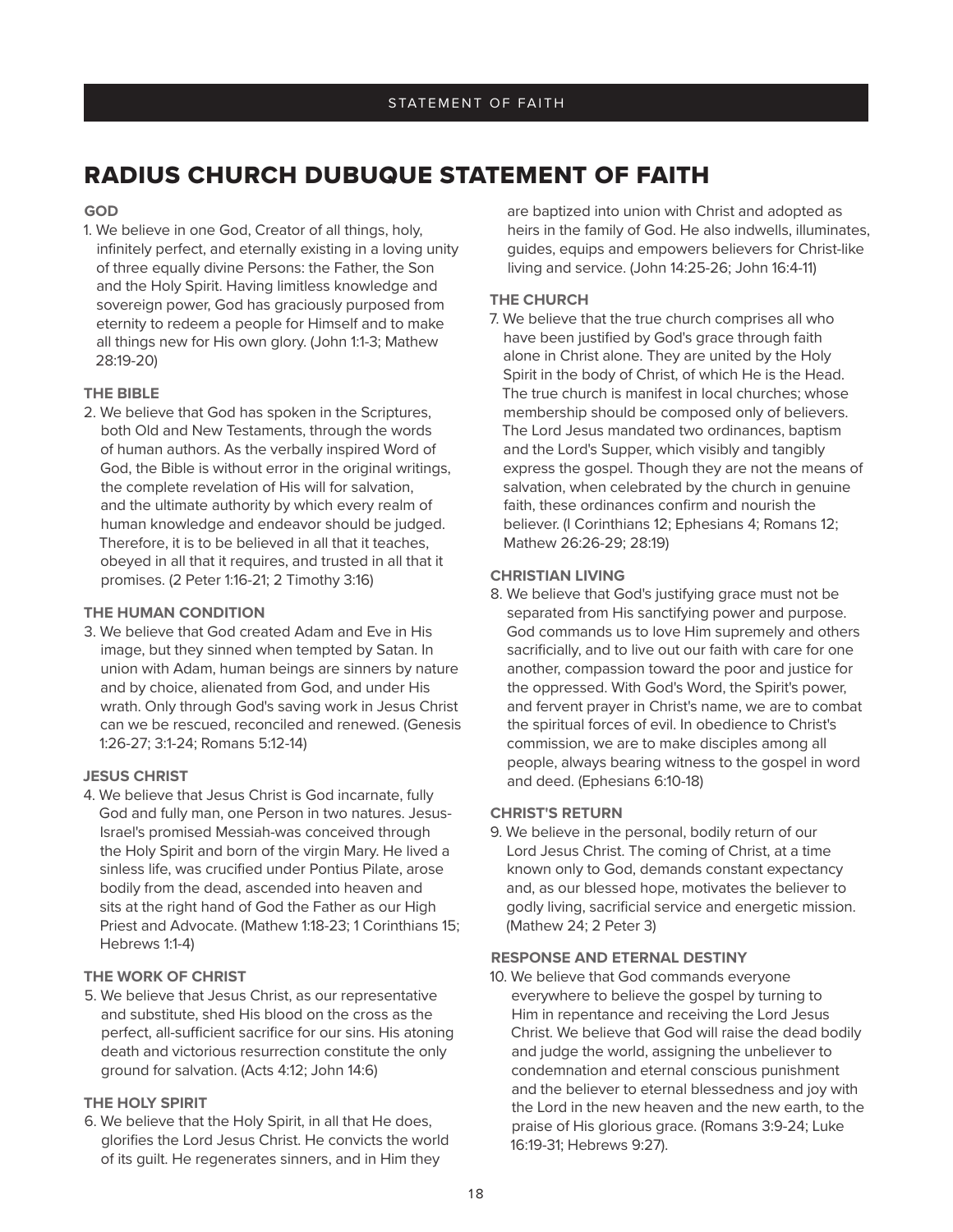## CORE BIBLE DOCTRINES

|                                 | <b>ENROLLMENT DATE</b> | <b>COMPLETED DATE</b> | <b>STUDENT NAME</b> | <b>TEACHER</b> |
|---------------------------------|------------------------|-----------------------|---------------------|----------------|
| <b>Bibliology</b>               | October-March          |                       |                     |                |
| <b>Theology</b>                 | October-March          |                       |                     |                |
| Christology                     | October-March          |                       |                     |                |
| Pneumatology                    | October-March          |                       |                     |                |
| Angelology                      | October-March          |                       |                     |                |
| <b>Hamartiology</b>             | October-March          |                       |                     |                |
| Soteriology                     | October-March          |                       |                     |                |
| <b>Ecclesiology</b>             | October-March          |                       |                     |                |
| <b>Eschatology</b>              | October-March          |                       |                     |                |
| <b>Baptism</b>                  | October-March          |                       |                     |                |
| Communion                       | October-March          |                       |                     |                |
| <b>Church Leadership</b>        | October-March          |                       |                     |                |
| Prayer                          | October-March          |                       |                     |                |
| Worship                         | October-March          |                       |                     |                |
| <b>Marriage and Family</b>      | October-March          |                       |                     |                |
| <b>Kingdom Men and</b><br>Women | October-March          |                       |                     |                |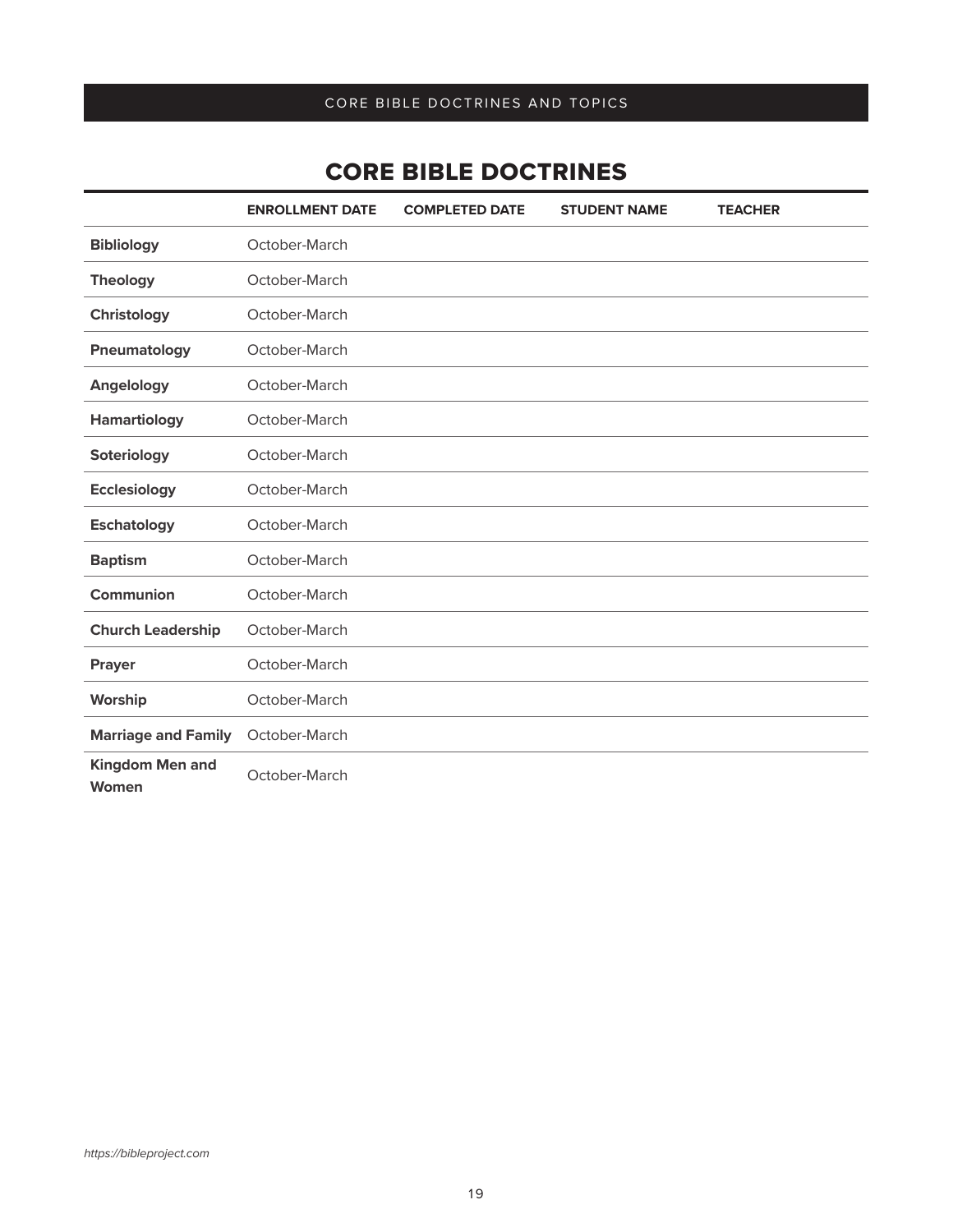## **TOPICS**

|                                          | <b>ENROLLMENT DATE</b> | <b>COMPLETED DATE</b> | <b>STUDENT NAME</b> | <b>TEACHER</b> |
|------------------------------------------|------------------------|-----------------------|---------------------|----------------|
| <b>Addictions</b>                        | October-March          |                       |                     |                |
| <b>Finances</b>                          | October-March          |                       |                     |                |
| Sex & the Bible                          | October-March          |                       |                     |                |
| <b>Calling and Career</b>                | October-March          |                       |                     |                |
| <b>Dating and</b><br>Singlehood          | October-March          |                       |                     |                |
| <b>Preparing for Death</b>               | October-March          |                       |                     |                |
| <b>Dealing with</b><br><b>Depression</b> | October-March          |                       |                     |                |
| <b>Black on Black</b><br><b>Crime</b>    | October-March          |                       |                     |                |
| <b>Racism in Dubuque</b>                 | October-March          |                       |                     |                |
| Division in the<br><b>Church</b>         | October-March          |                       |                     |                |
|                                          | .                      |                       |                     |                |

**LGBTQ & the Church** October-March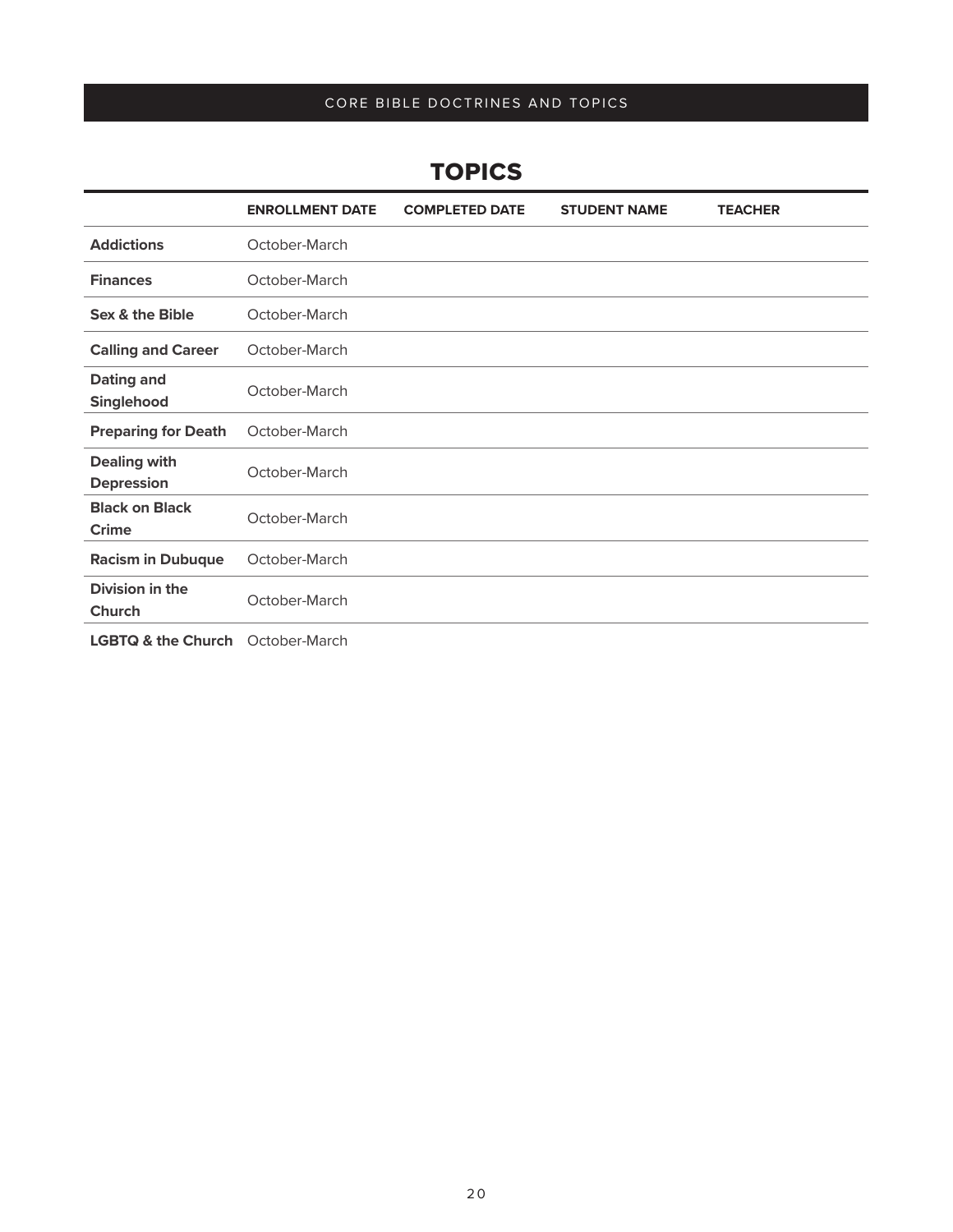## OLD TESTAMENT BOOKS

|                     | <b>ENROLLMENT DATE</b> | <b>COMPLETED DATE</b> | <b>STUDENT NAME</b> | <b>TEACHER</b> |
|---------------------|------------------------|-----------------------|---------------------|----------------|
| <b>Genesis</b>      | April-September        |                       |                     |                |
| <b>Exodus</b>       | April-September        |                       |                     |                |
| <b>Leviticus</b>    | April-September        |                       |                     |                |
| <b>Numbers</b>      | April-September        |                       |                     |                |
| Deuteronomy         | April-September        |                       |                     |                |
| Joshua              | April-September        |                       |                     |                |
| <b>Judges</b>       | April-September        |                       |                     |                |
| Ruth                | April-September        |                       |                     |                |
| 1 Samuel            | April-September        |                       |                     |                |
| 2 Samuel            | April-September        |                       |                     |                |
| 1 Kings             | April-September        |                       |                     |                |
| 2 Kings             | April-September        |                       |                     |                |
| <b>1 Chronicles</b> | April-September        |                       |                     |                |
| 2 Chronicles        | April-September        |                       |                     |                |
| <b>Ezra</b>         | April-September        |                       |                     |                |
| <b>Nehemiah</b>     | April-September        |                       |                     |                |
| <b>Esther</b>       | April-September        |                       |                     |                |
| Job                 | April-September        |                       |                     |                |
| <b>Psalms</b>       | April-September        |                       |                     |                |
| <b>Proverbs</b>     | April-September        |                       |                     |                |
| <b>Ecclesiastes</b> | April-September        |                       |                     |                |
| Song of Solomon     | April-September        |                       |                     |                |
| Isaiah              | April-September        |                       |                     |                |
| <b>Jeremiah</b>     | April-September        |                       |                     |                |
| <b>Lamentations</b> | April-September        |                       |                     |                |
| <b>Ezekiel</b>      | April-September        |                       |                     |                |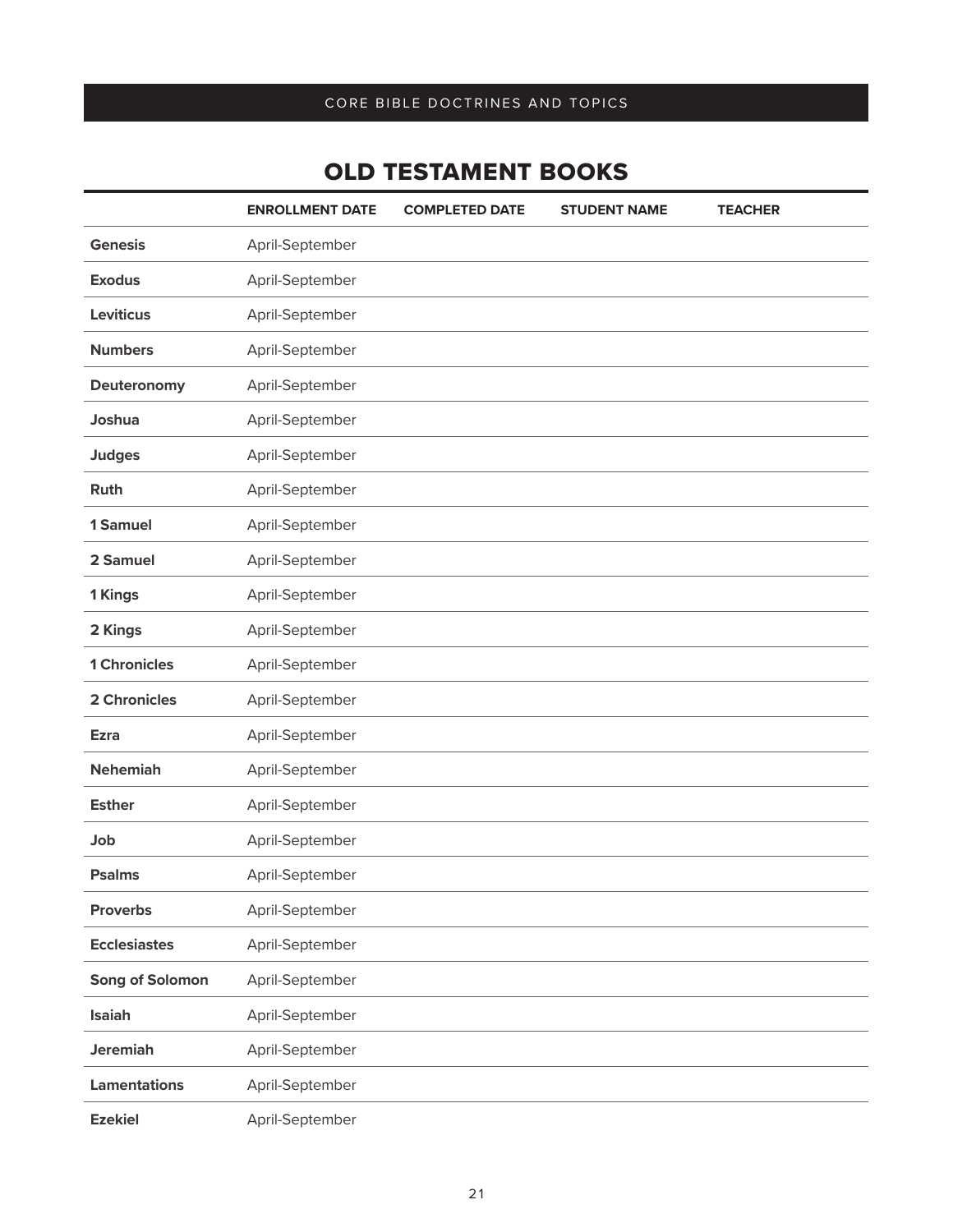## OLD TESTAMENT BOOKS

|                  | <b>ENROLLMENT DATE</b> | <b>COMPLETED DATE</b> | <b>STUDENT NAME</b> | <b>TEACHER</b> |
|------------------|------------------------|-----------------------|---------------------|----------------|
| <b>Daniel</b>    | April-September        |                       |                     |                |
| Hosea            | April-September        |                       |                     |                |
| <b>Joel</b>      | April-September        |                       |                     |                |
| <b>Amos</b>      | April-September        |                       |                     |                |
| <b>Obadiah</b>   | April-September        |                       |                     |                |
| Jonah            | April-September        |                       |                     |                |
| <b>Micah</b>     | April-September        |                       |                     |                |
| <b>Nahum</b>     | April-September        |                       |                     |                |
| <b>Habakkuk</b>  | April-September        |                       |                     |                |
| Zephaniah        | April-September        |                       |                     |                |
| Haggai           | April-September        |                       |                     |                |
| <b>Zechariah</b> | April-September        |                       |                     |                |
| <b>Malachi</b>   | April-September        |                       |                     |                |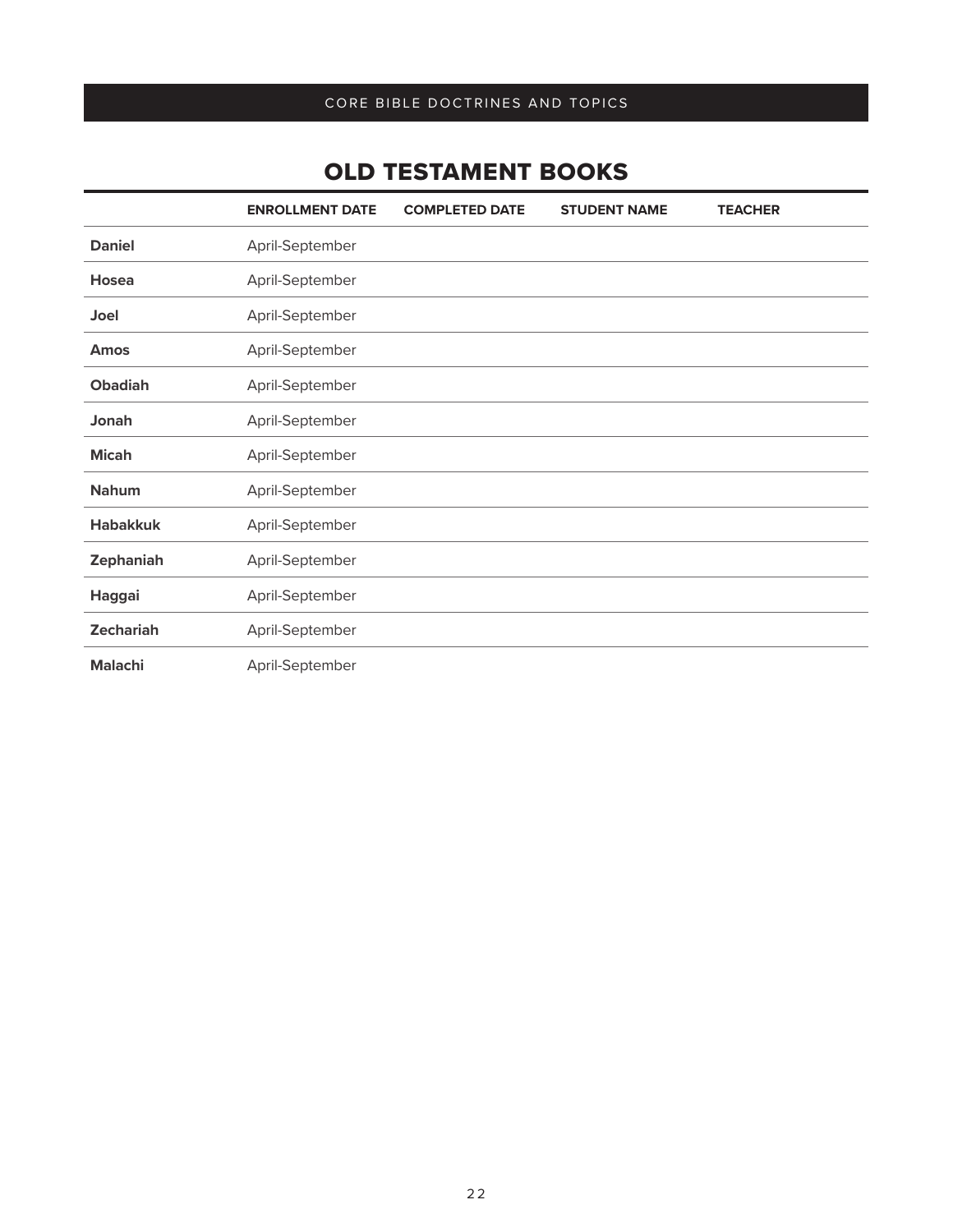## NEW TESTAMENT BOOKS

|                        | <b>ENROLLMENT DATE</b> | <b>COMPLETED DATE</b> | <b>STUDENT NAME</b> | <b>TEACHER</b> |
|------------------------|------------------------|-----------------------|---------------------|----------------|
| <b>Matthew</b>         | April-September        |                       |                     |                |
| <b>Mark</b>            | April-September        |                       |                     |                |
| Luke                   | April-September        |                       |                     |                |
| John                   | April-September        |                       |                     |                |
| <b>Acts</b>            | April-September        |                       |                     |                |
| <b>Romans</b>          | April-September        |                       |                     |                |
| <b>1 Corinthians</b>   | April-September        |                       |                     |                |
| 2 Corinthians          | April-September        |                       |                     |                |
| <b>Galatians</b>       | April-September        |                       |                     |                |
| <b>Ephesians</b>       | April-September        |                       |                     |                |
| <b>Philippians</b>     | April-September        |                       |                     |                |
| <b>Colossians</b>      | April-September        |                       |                     |                |
| <b>1 Thessalonians</b> | April-September        |                       |                     |                |
| 2 Thessalonians        | April-September        |                       |                     |                |
| 1 Timothy              | April-September        |                       |                     |                |
| 2 Timothy              | April-September        |                       |                     |                |
| <b>Titus</b>           | April-September        |                       |                     |                |
| <b>Philemon</b>        | April-September        |                       |                     |                |
| <b>Hebrews</b>         | April-September        |                       |                     |                |
| <b>James</b>           | April-September        |                       |                     |                |
| 1 Peter                | April-September        |                       |                     |                |
| 2 Peter                | April-September        |                       |                     |                |
| 1 John                 | April-September        |                       |                     |                |
| 2 John                 | April-September        |                       |                     |                |
| 3 John                 | April-September        |                       |                     |                |
| Jude                   | April-September        |                       |                     |                |
| <b>Revelation</b>      | April-September        |                       |                     |                |